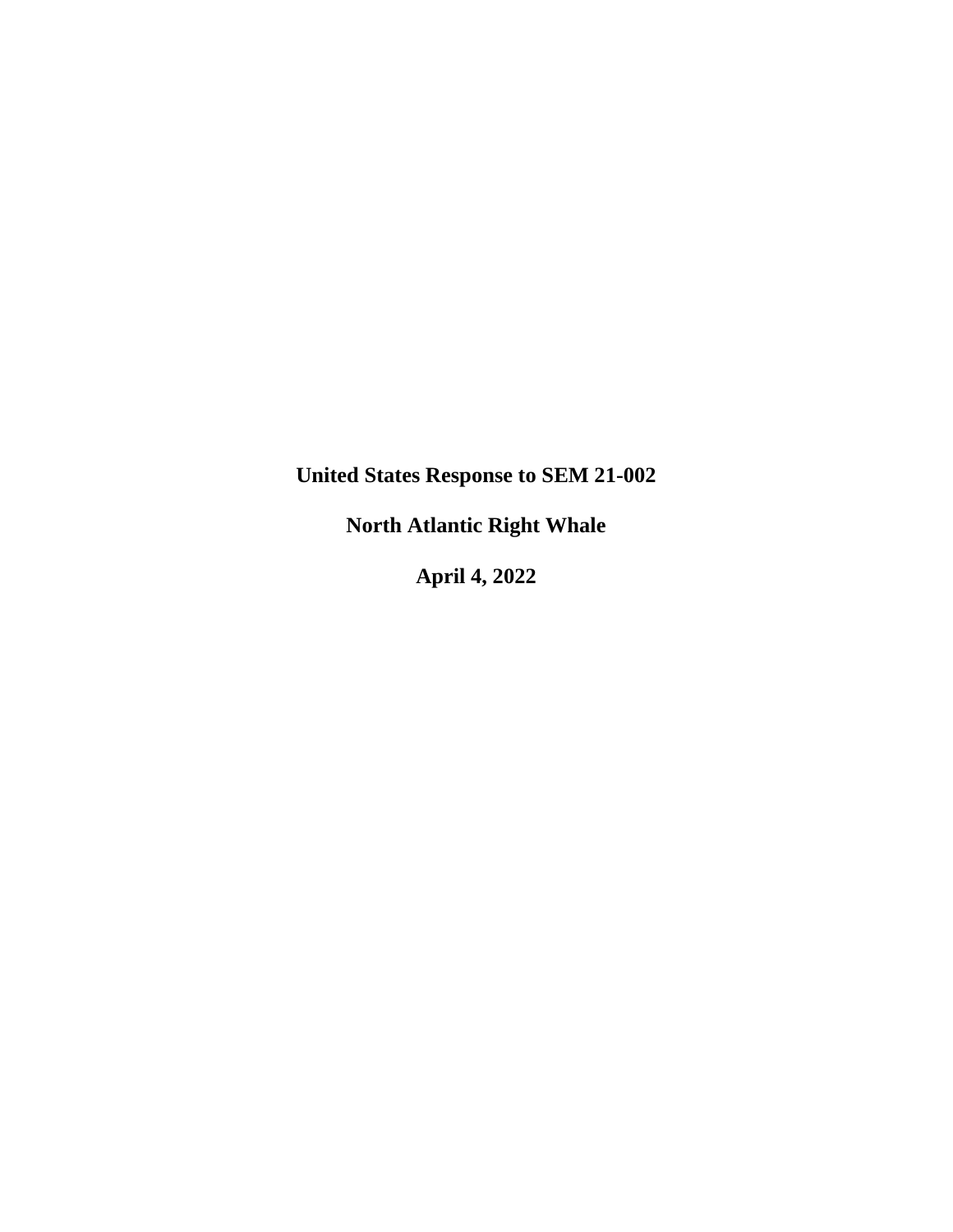# Table of Contents

| A.                                                                                              |                                                                                                   |  |
|-------------------------------------------------------------------------------------------------|---------------------------------------------------------------------------------------------------|--|
| <b>B.</b>                                                                                       |                                                                                                   |  |
| C.                                                                                              | National Environmental Policy Act (NEPA) and Implementing Regulations 4                           |  |
| D.                                                                                              |                                                                                                   |  |
| E.                                                                                              |                                                                                                   |  |
| F.                                                                                              |                                                                                                   |  |
| G.                                                                                              |                                                                                                   |  |
| III. The United States' Response to the Submission and to the CEC Secretariat's Determination13 |                                                                                                   |  |
| A.                                                                                              | The Matter at Issue is the Subject of a Pending Judicial or Administrative Proceeding  13         |  |
| <b>B.</b>                                                                                       | The United States is Effectively Enforcing the Legal Provisions Identified by the Submitter<br>15 |  |
| C.                                                                                              |                                                                                                   |  |
| D.                                                                                              | U.S. Measures to Protect the North Atlantic Right Whale Were Designed with Extensive              |  |
|                                                                                                 |                                                                                                   |  |
|                                                                                                 |                                                                                                   |  |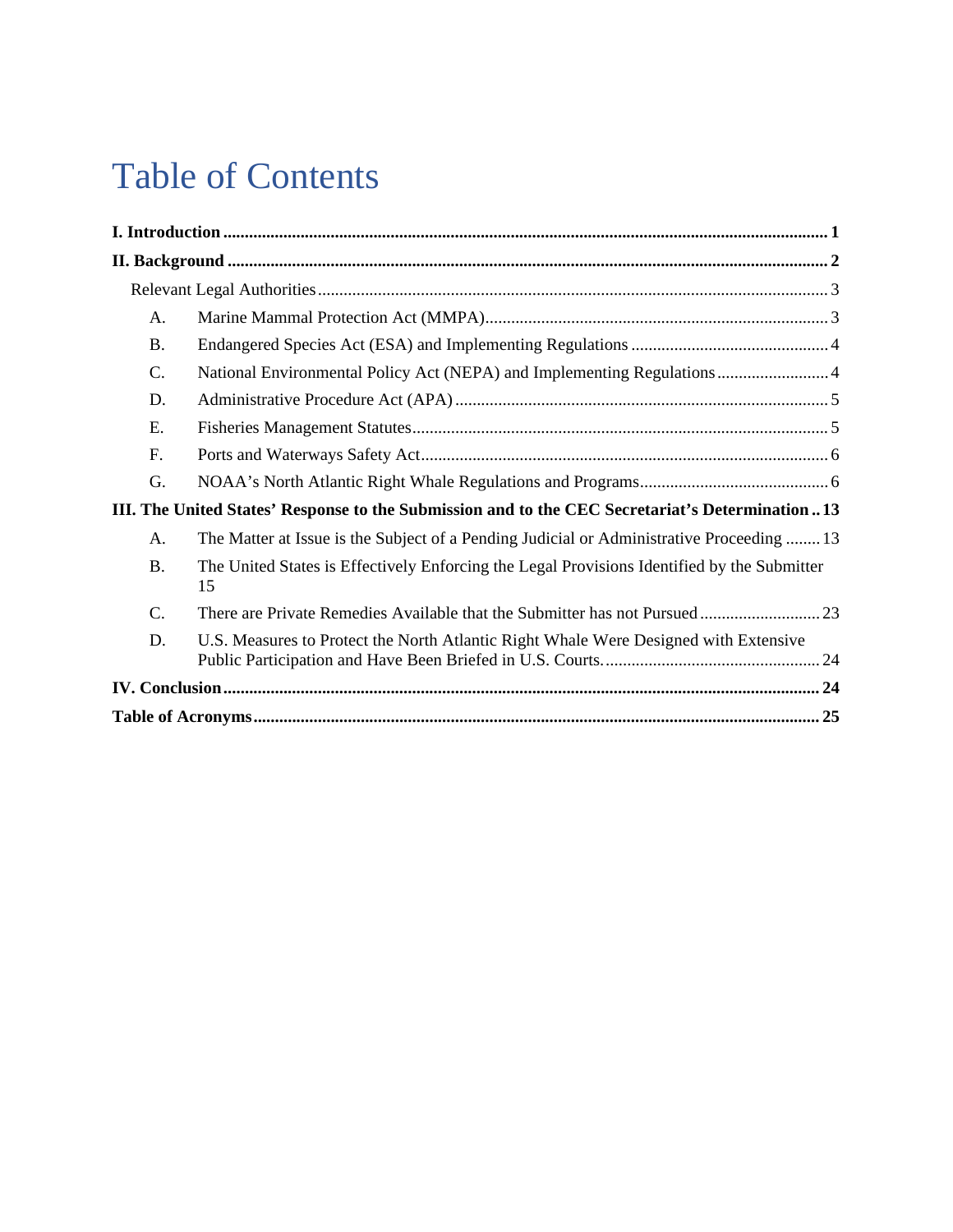## **RESPONSE OF THE UNITED STATES OF AMERICA TO THE SUBMISSION MADE BY OCEANA UNDER ARTICLE 24.27 OF THE UNITED STATES – MEXICO – CANADA AGREEMENT**

#### <span id="page-2-0"></span>**I. Introduction**

On February 3, 2022, the Secretariat of the Commission for Environmental Cooperation (CEC) requested that the Government of the United States of America ("United States") respond to a revised submission<sup>[1](#page-2-1)</sup> by Oceana ("Submitter"),<sup>[2](#page-2-2)</sup> made under Article 24.27 of the United States-Mexico-Canada Agreement (USMCA). Pursuant to USMCA Article 24.27.4, the United States sets forth its response below.

The Submitter asserts that the United States is failing to effectively enforce the Marine Mammal Protection Act (MMPA), Endangered Species Act (ESA), the National Environmental Policy Act (NEPA), and associated regulations to protect the endangered North Atlantic right whale (NARW).

Article 24.27.4(a) of the USMCA provides that the responding Party "shall inform the CEC Secretariat within 60 days of delivery of the request: (a) whether the matter at issue is the subject of a pending judicial or administrative proceeding, in which case the CEC Secretariat shall proceed no further." Pursuant to Article 24.27.4(a), the United States advises the Secretariat that the matters raised by the Submitter are the subjects of pending judicial or administrative proceedings, as detailed in Section III.A below.

First, as detailed in Section III.A below, U.S. Federal agencies' implementation of statutory provisions cited by the Submitter is the subject of ongoing litigation in various domestic courts of the United States. These cases include, with respect to the vessel speed rule, Whale and Dolphin Conservation, et al, v. NMFS, et al., 1:21-cv-00112 (D.D.C.), and, with respect to the issue of fishing gear entanglement, (1) District 4 Lodge of the International Association of Machinists and Aerospace Workers, Local Lodge 207, et al., v. Raimondo, et al., 1:21-cv-275 (D. Me.); (2) Center for Biological Diversity, et al., v. Raimondo, et al., 1:18-cv-112 (D.D.C.); (3) Maine Lobstermen's Association, et al., v. NMFS, et al., 1:21-cv-2509 (D.D.C); and (4) Man Against Xtinction v. McKiernan, No. 1:22-cv-10364 (D. Mass.). In addition to these judicial matters, NOAA is also prosecuting violations of the vessel speed rule in administrative fora.

<span id="page-2-1"></span><sup>&</sup>lt;sup>1</sup> Secretariat of the Commission for Environmental Cooperation, Secretariat Determination in accordance with Articles 24.27.2 and 3 of the United States-Mexico-Canada Agreement, SEM-21-003 (North Atlantic right whale), February 3, 2022, available at: [21-3-det2\\_en.pdf \(cec.org\)](http://www.cec.org/wp-content/uploads/wpallimport/files/21-3-det2_en.pdf) ("The Secretariat finds that the revised submission meets the admissibility requirements in USMCA Article 24.27 and that, pursuant to Article 24.27(3), it merits a response from the Government of the United States of America in regard to the Submitter's assertions.").

<span id="page-2-2"></span><sup>2</sup> SEM-21-003 (North Atlantic right whale)—Oceana's Supplemental Submission, January 4, 2022, available at: [21-](http://www.cec.org/wp-content/uploads/wpallimport/files/21-3-rsub_en.pdf) [3-rsub\\_en.pdf \(cec.org\).](http://www.cec.org/wp-content/uploads/wpallimport/files/21-3-rsub_en.pdf)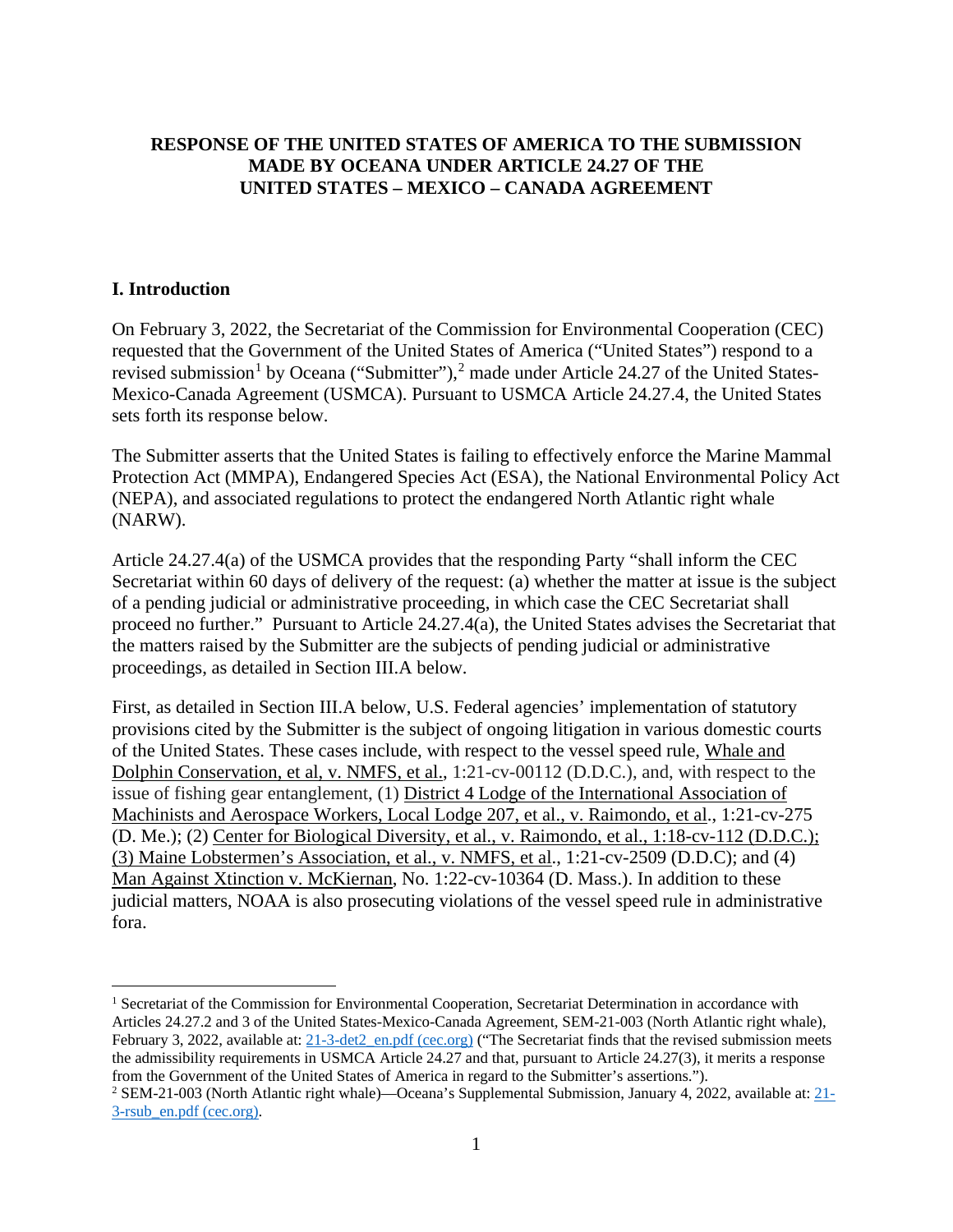Moreover, relevant agency administrative records filed in those cases provide extensive information on the development and implementation of the regulatory actions taken in fulfillment of these statutes to advance the overall conservation of the NARW. Thus, even apart from the existence of pending proceedings, which should halt this process, a factual record is not warranted because it would not shine additional light on the issues or provide additional relevant information to the public, as central questions of fact related to the implementation of the laws at issue have already been made publicly available.

In addition, pursuant to USMCA Article 24.27.4(b), and as detailed in Section III.B below, the United States is effectively enforcing the environmental laws at issue. Specifically, the United States has complied with requirements under the environmental laws cited by the Submitter and has taken actions to effectively enforce the environmental laws at issue.

#### <span id="page-3-0"></span>**II. Background**

#### **Implementing Agencies**

National Oceanic and Atmospheric Administration (NOAA). NOAA is a U.S. government agency within the Department of Commerce. NOAA's mission is to understand and predict changes in weather, climate, oceans, and coasts; to share that information; and to conserve and manage coastal and marine ecosystems and resources. Agency responsibilities include authority to regulate and sustain marine fisheries and their ecosystems and to protect endangered marine and anadromous species. Within NOAA, the National Marine Fisheries Service (NMFS) is responsible for the stewardship of the nation's ocean resources and their habitat, accomplished through assessments and predictions of the status of fish stocks, setting catch limits, ensuring compliance with fisheries regulations, and reducing bycatch, as well as the conservation, protection, and recovery of more than 150 endangered and threatened marine species. NOAA's Office of Law Enforcement is dedicated to enforcing laws that conserve and protect U.S. marine resources and their natural habitat.

United States Coast Guard (Coast Guard). As a branch of the U.S. Armed Forces, a law enforcement organization, a regulatory agency, a member of the U.S. Intelligence Community, and a first responder, the Coast Guard employs a unique mix of authorities, broad jurisdiction, flexible operational capabilities, and a network of partnerships to perform its eleven statutory missions. The Coast Guard is the principal Federal agency responsible for maritime safety, security, and environmental stewardship in U.S. ports and inland waterways, along more than 95,000 miles of U.S. coastline, throughout the 4.5 million square miles of U.S. Exclusive Economic Zone (EEZ), and on the high seas. As part of those responsibilities, the Coast Guard oversees the navigational safety of ships transiting in and out of U.S. ports and regulates the waterways used by those ships. By statute, the Coast Guard conducts Port Access Route Studies to identify vessel routing measures necessary to prevent collisions at sea and provide mariners with safe, predicable shipping lanes that enhance efficiency and protect the marine environment. The results of these studies are published in the U.S. Federal Register and may be used as the basis for subsequent regulatory actions to designate vessel routing measures, seek their adoption at the International Maritime Organization, or codify them in the Code of Federal Regulations.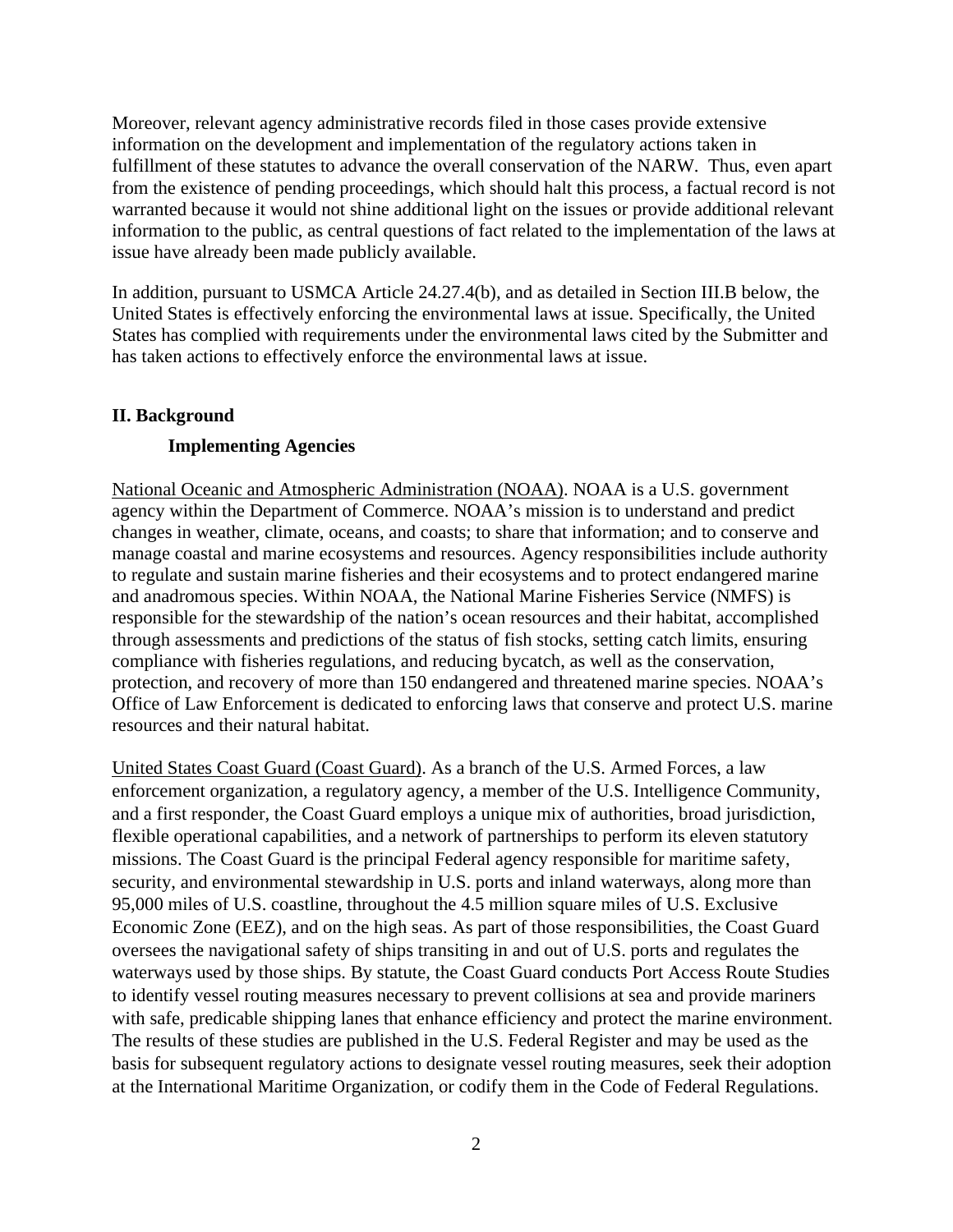#### <span id="page-4-1"></span><span id="page-4-0"></span>**Relevant Legal Authorities**

#### A. Marine Mammal Protection Act (MMPA)

The MMPA was enacted on October 21, 1972. It established a national policy to prevent marine mammal species and population stocks from declining beyond the point where they cease to be significant functioning elements of the ecosystems of which they are a part. All marine mammals are protected under the MMPA. Jurisdiction for implementation of the MMPA is shared by the U.S. Fish and Wildlife Service (FWS) (an agency within the Department of the Interior) and NOAA. NOAA is responsible for the protection and management of all whales, dolphins, and pinnipeds (except walruses), while FWS is responsible for manatees, sea otters, walruses, and polar bears.

The MMPA prohibits, with certain exceptions, the "take" of marine mammals in U.S. waters and by U.S. citizens on the high seas, where take means "to harass, hunt, capture, or kill, or attempt to harass, hunt, capture, or kill" (16 U.S.C. § 1362(13)), and prohibits the importation of marine mammals and marine mammal products into the United States. Exemptions to the "take" prohibition include: (1) take incidental to U.S. commercial fisheries (16 U.S.C. § 1387) and (2) take incidental to specified activities other than commercial fishing (16 U.S.C. § 1371(a)(5)(A) and (D); *e.g.*, oil and gas development). Under these two provisions, NOAA has authority to promulgate regulations and issue authorizations with requirements for minimization and mitigation of incidental take. In addition, under section 112(a) of the MMPA, NOAA has the authority to prescribe regulations as are necessary and appropriate to carry out the purposes of the MMPA (16 U.S.C. § 1382(a)). Section 118 of the MMPA also directs NOAA to prepare a take reduction plan (TRP) for each "strategic" marine mammal stock that interacts with certain commercial fisheries (16 U.S.C. § 1387(f)). In developing such plans, NOAA uses Take Reduction Teams (TRTs) to develop recommendations for measures to be included and to monitor the implementation of those plans until NOAA has determined that the goals of the plan have been met.

Title IV of the MMPA also established the Marine Mammal Health and Stranding Response Program, giving NOAA statutory authority to coordinate and disseminate information on marine mammal health. NOAA oversees the marine mammal stranding network and entanglement response network for cetaceans and pinnipeds (excluding walrus), entering into agreements with organizations to provide emergency response and investigation capabilities. Title IV additionally established the Unusual Mortality Event (UME) program and directs NOAA to coordinate effective responses to UMEs. Information from stranded or entangled animals, including ones involved in UMEs, helps inform stock assessment reports, take reduction plans, and enforcement actions, especially when "human interactions" (vessel strikes, entanglements) are determined to be the cause of the injuries or death.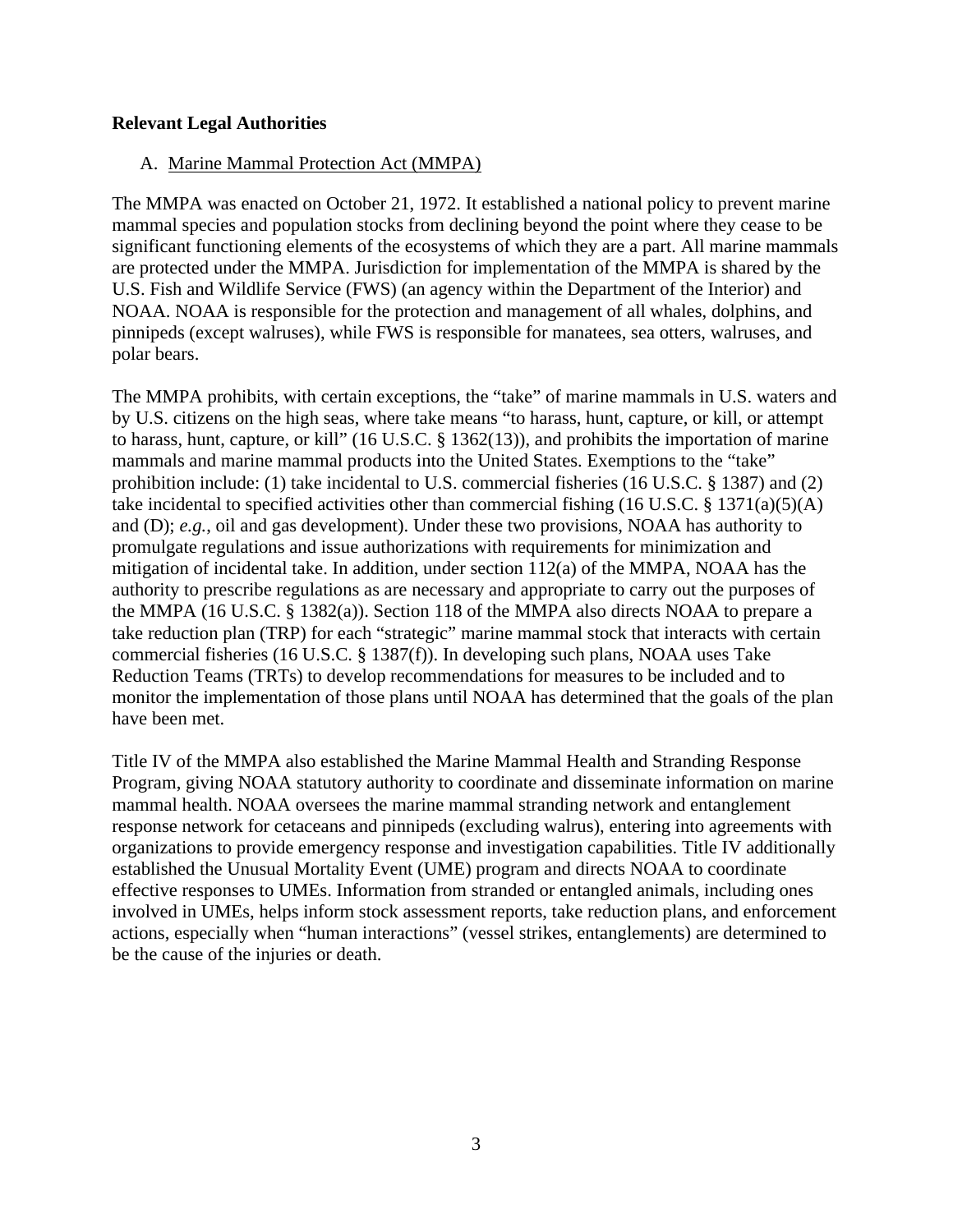#### <span id="page-5-0"></span>B. Endangered Species Act (EA) and Implementing Regulations

The ESA, 16 U.S.C. §§ 1531–44, imposes obligations on persons and federal agencies subject to the jurisdiction of the United States regarding species listed as either "threatened" or "endangered." An "endangered" species is one that is in danger of extinction throughout all or a significant portion of its range (16 U.S.C. § 1532(6) and 50 C.F.R. § 424). "Take" of species listed as endangered is prohibited under Section 9 of the ESA, where take means to harass, harm, pursue, hunt, shoot, wound, kill, trap, capture, or collect, or to attempt to engage in any such conduct (16 U.S.C. § 1532(19)). In addition, Section 11(f) of the ESA authorizes FWS and NOAA to promulgate regulations as appropriate to enforce the ESA (16 U.S.C. § 1540(f)).

For federal agencies, Section 7 of the ESA and the associated implementing regulations (50 C.F.R. § 402) require consultation with NMFS or FWS to ensure that any action authorized, funded, or carried out by such agency is not likely to jeopardize the continued existence of any endangered or threatened species or adversely modify their designated critical habitat. If NMFS or FWS determine that the action is not likely to jeopardize the listed species or adversely modify critical habitat or if implementation of reasonable and prudent alternatives can avoid jeopardy or adverse modification, Section 7(a)(2) allows FWS and NOAA to authorize take that is incidental to the federal action, provided certain conditions are met.

Section  $10(a)(1)(B)$  of the ESA and NOAA's associated implementing regulations (50 C.F.R. § 222) authorizes the Secretary to issue permits that allow take of listed species by a non-federal entity incidental to, and not for the purpose of, the carrying out of an otherwise lawful activity, provided certain conditions are met. In other words, non-federal entities can obtain a permit for lawful activities that result in the incidental "take" of listed species. To obtain a permit for such take under this provision, an applicant must develop a habitat conservation plan that meets specific requirements identified in section  $10(a)(2)(A)$  of the ESA and NOAA's implementing regulations (50 C.F.R. § 222).

NOAA's issuance of incidental take permits under Section  $10(a)(1)(B)$  is also subject to the requirements of Section  $7(a)(2)$  of the ESA.<sup>[3](#page-5-2)</sup> NOAA evaluates all ESA section 10 incidental take permit applications it receives, including any in which an applicant requests coverage of incidental take associated with vessel strikes or an otherwise legal fishery, and only authorizes such take in the event all the necessary ESA findings can be made. Without such authorization, take of NARWs associated with vessel strikes or fishery interactions remains prohibited under the MMPA.

## <span id="page-5-1"></span>C. National Environmental Policy Act (NEPA) and Implementing Regulations

NEPA requires federal agencies to give "appropriate consideration" to the environment prior to taking any "major federal action" (42 U.S.C. § 4332(C)). In developing a federal action, provided that the federal action is not "categorically excluded" from environmental analysis, all federal agencies must prepare Environmental Assessments (EAs) and/or Environmental Impact Statements (EISs) – detailed statements on potential environmental impacts and alternatives to

<span id="page-5-2"></span><sup>&</sup>lt;sup>3</sup> Depending on the nature of the activity and the extent of impact upon marine mammals, an MMPA incidental take authorization (and thus additional findings under the MMPA) may also be required.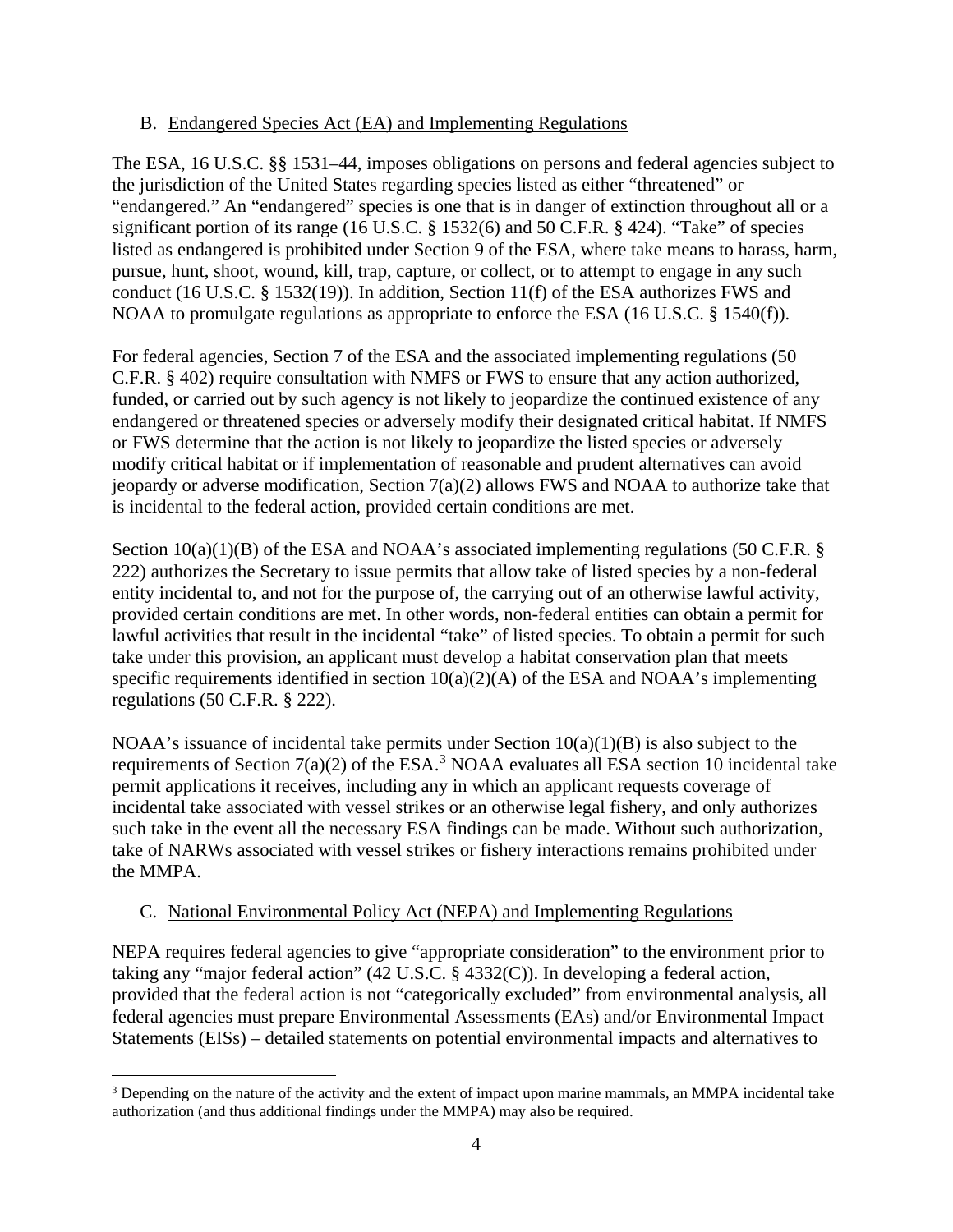the federal action (42 U.S.C. § 4332(C); 40 C.F.R. §§ 1508.9, 1508.11). In order to determine whether an EIS is required, an agency will prepare an EA to evaluate the action's potential to cause significant environmental effects (40 C.F.R. §§ 1501.3, 1508.4). If there are no potential significant environmental effects, the agency will issue a Finding of No Significant Impact explaining its conclusion (40 C.F.R. §§ 1501.4(e), 1508.13). If the agency finds that the proposed federal action will cause significant environmental effects, it must prepare an EIS (40 C.F.R. § 1501.4; 42 U.S.C. § 4332(C)).

The EIS is a more detailed statement that includes public notice and participation in the environmental analysis (40 C.F.R. Part 1502). The draft EIS is published in the U.S. Federal Register with a period for public review and comment of at least 45 days. (40 C.F.R. Part 1503, § 1506.10(c)). After the agency considers all substantive comments, it publishes a final EIS. The agency may publish any necessary supplemental EIS when either it makes substantial changes to the proposed action or significant new circumstances relevant to the environmental analysis occur (40 C.F.R. § 1502.9(c)). Next, the agency must generally wait at least 30 days before making a final decision on the proposed federal action (40 C.F.R. § 1506.10(b)). Once a decision is rendered, the agency must issue the Record of Decision, which explains the agency's decision, the alternatives considered, and the agency's planned mitigation and monitoring (40 C.F.R. § 1505.2).

#### <span id="page-6-0"></span>D. Administrative Procedure Act (APA)

The APA governs the procedures and processes related to how federal agencies take actions, including issuing regulations (5 U.S.C. § 551, *et seq.*). In addition to setting forth rulemaking procedures, the APA addresses other agency actions such as the issuance of policy statements, licenses, and permits. The APA requires notice and an opportunity for public comment before issuing, modifying, or repealing non-procedural regulations – including, for example, incidental take regulations under the MMPA and NOAA's Atlantic Large Whale Take Reduction Plan, described below (5 U.S.C. § 553). Under the APA, agencies are generally afforded significant discretion and deference in how they implement their statutory obligations, in recognition of their specialized expertise (5 U.S.C. § 706).

#### <span id="page-6-1"></span>E. Fisheries Management Statutes

NOAA generally manages federal fisheries through the development of federal fishery management plans (FMPs) and implementing regulations in accordance with the provisions of the Magnuson-Stevens Fishery Conservation and Management Act, 16 U.S.C. § 1801, *et seq.*  Lobster and Jonah crab trap and pot fisheries, which pose entanglement risk to NARWs, however, are managed under an interstate FMP developed by the Atlantic States Marine Fisheries Commission pursuant to the Atlantic Coastal Fisheries Cooperative Management Act, 16 U.S.C. 5101, *et seq.* In the absence of a federal FMP (as is the case for lobster and Jonah crab), NOAA supports the interstate FMP by issuing regulations for fishing in federal waters, which are compatible with the Commission's interstate FMP and consistent with the Magnuson-Stevens Fishery Conservation and Management Act's national standards. This is in contrast to regulating vessel traffic, as the agency does not have independent authority to regulate vessel traffic outside its rulemaking authority under section 11(f) of the ESA and 112(a) of the MMPA, as noted above.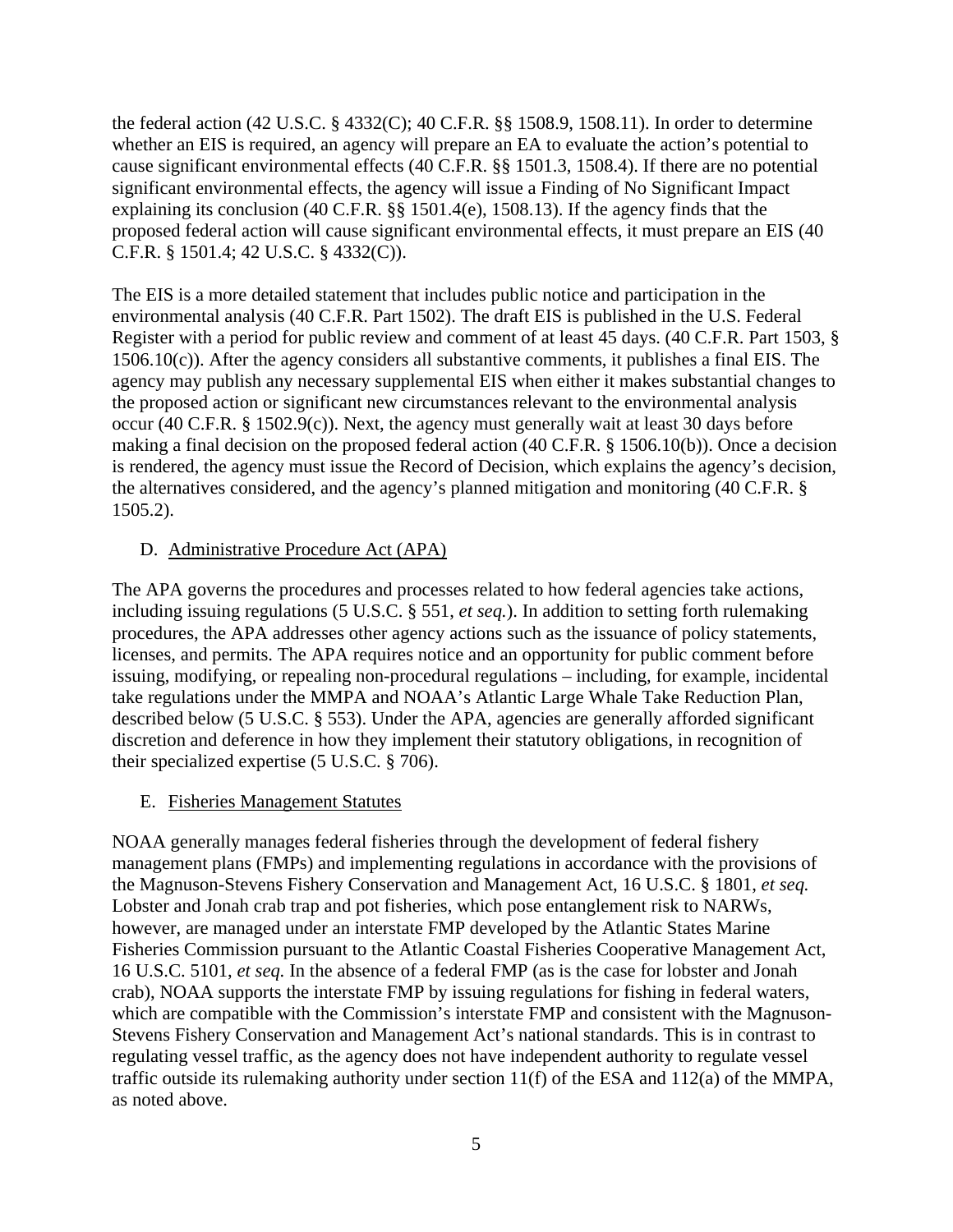#### <span id="page-7-0"></span>F. Ports and Waterways Safety Act

The Ports and Waterways Safety Act (PWSA) provides the Secretary of the Department of Homeland Security (DHS) with broad authority to protect navigational safety through several regulatory measures, including the establishment of vessel traffic services, safety and security zones, and the establishment of vessel traffic routing measures, including traffic separation schemes (TSS) and shipping safety fairways, which are water areas where no artificial islands or structures may be erected. The Secretary delegated this authority to the U.S. Coast Guard in DHS Delegation 00170.1, Revision No. 01.2.

The PWSA authorizes the Coast Guard to "construct, operate, maintain, improve, or expand vessel traffic services" in any port or place under the jurisdiction of the United States (46 U.S.C. § 70001(a)(1)). Those "vessel traffic services" consist of "measures for controlling or supervising vessel traffic or for protecting navigation and the marine environment" (46 U.S.C. § 70001(a)(1)). To provide "safe access routes for the movement of vessel traffic proceeding to and from ports or places," the Coast Guard designates voluntary TSSs and fairways for vessels operating in the territorial sea, which extends 12 miles from the shoreline, and in the high seas approaches to the United States (46 U.S.C. § 70003(a)). Coast Guard regulations define a TSS as "a designated routing measure which is aimed at the separation of opposing streams of traffic by appropriate means and by the establishment of traffic lanes," 33 C.F.R. § 167.5(b), and a traffic lane as "an area within defined limits in which one-way traffic is established," 33 C.F.R. § 167.5(c). Fairways are lanes or corridors "in which no artificial island or fixed structure, whether temporary or permanent, will be permitted"  $(33 \text{ C.F.R. } § 166.105(a))$ .

To establish or modify a TSS or fairway, the Coast Guard must conduct a Port Access Route Study (PARS) that analyzes potential traffic density and the need for safe access routes for vessels (46 U.S.C. § 70003(c)(1)). As part of the TSS process, the Coast Guard coordinates with the Secretaries of State, the Interior, Commerce, and the Army, and the Governors of affected states so that it can "take into account all other uses of the area under consideration" (46 U.S.C. § 70003(c)(2)). The Coast Guard must also consider "all relevant factors concerning navigation and vessel safety, protection of the marine environment, and the safety and security of United States ports and waterways" (46 U.S.C. § 70004(1); § 70004(1)(A) – (I)).

Ultimately, a TSS or fairway designation must recognize "the paramount right of navigation over all other uses." 46 U.S.C. §70003(a). If the Coast Guard determines that it is appropriate to establish or adjust the TSS or fairway, the agency publishes a notification of the PARS in the U.S. Federal Register. At the conclusion of the Study, the PWSA requires the Coast Guard to commence a rulemaking process or "publish in the Federal Register a notice that no designation is contemplated as a result of the study and the reason for such determination" (46 U.S.C. §70003(d)(2)).

## <span id="page-7-1"></span>G. NOAA's North Atlantic Right Whale Regulations and Programs

1. Atlantic Large Whale Take Reduction Plan (ALWTRP or Plan) Regulations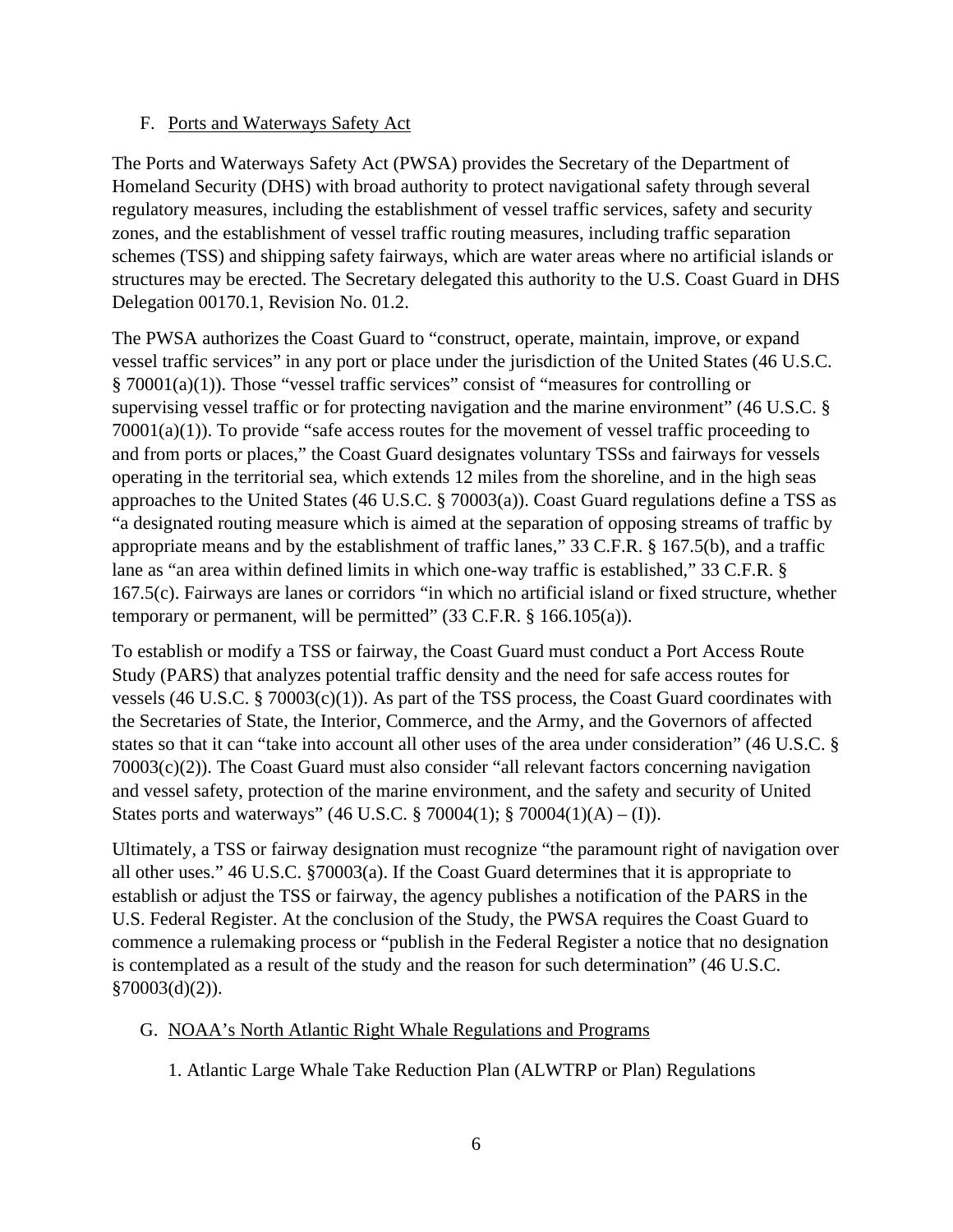Under the MMPA, NOAA convened the Atlantic Large Whale Take Reduction Team (ALWTRT or Team) as an advisory group to NOAA that is charged with developing consensus recommendations to reduce incidental mortality and serious injury of particular marine mammal stocks in specific U.S. commercial fisheries. Such recommendations are based on the best available data on abundance, stock structure, and mortality/serious injury from the marine mammal stock assessment reports and other scientific reports. NOAA then considers these recommendations and develops regulations to implement a TRP through the regulatory process. The MMPA mandates that the immediate goal of a TRP is to reduce incidental mortality and serious injury to levels below a stock's potential biological removal (PBR) level within six months of the TRP's implementation. The long-term goal of the TRP shall be to reduce incidental mortality and serious injury to insignificant levels approaching a zero mortality and serious injury rate (defined as 10% of PBR) within five years of the TRP's implementation (16 U.S.C. § 1387(f)(2)).

The ALWTRT was first convened in 1996 to recommend measures to reduce mortality of and serious injury to three species of large whales (North Atlantic right, fin, and humpback whales) incidental to trap/pot and gillnet fisheries operating from Maine to Florida. The ALWTRP was first implemented in 1997 with the MMPA-specified goal of reducing mortality and serious injury below each stock's PBR level (62 Fed. Reg. 39,157, July 22, 1997). For NARWs, PBR has been fewer than one whale for many years, meaning that even one dead or seriously injured NARW incidental to any of the fisheries subject to the Plan would necessitate additional modifications.

As noted above, NOAA convenes TRTs to develop recommendations for reducing entanglement-related mortality and serious injury. As prescribed in the MMPA, the TRTs are composed of an equitable balance among representatives of resource user interests and nonuser interests. TRTs must include those with expertise in the conservation or biology of the marine mammal species addressed and the fishing practices that result in incidental mortality and serious injury. Specifically, members include representatives from Federal agencies, coastal states, commercial and recreational fisheries groups and users of gear types that incidentally take members of the stock, regional fishery management councils, interstate fishery commissions, academic and scientific organizations, and environmental groups. The stakeholder-based ALWTRT has sixty members representing lobstermen's associations in Massachusetts, Maine, New Hampshire, and Rhode Island; trap/pot and gillnet fisheries; conservation and environmental groups; state and federal resource managers; fishery management organizations; and academic and scientific groups.[4](#page-8-0)

NOAA selects TRT members for their diversity of interests, geographic location, communication network, ability to work with diverse viewpoints, and commitment to developing a consensusbased TRP in the prescribed time frame. TRT members are expected to represent not only their views, but also those of their constituency. TRT members representing a broader interest group are expected to work with their constituency prior to as well as after meetings regarding outcomes from TRT meetings. Full TRT meetings are open to the public (16 U.S.C. § 1387(f)(6)(D)). Members of the public, including media representatives, may attend TRT

<span id="page-8-0"></span><sup>4</sup> ALWTRT web page; *available at:* [https://www.fisheries.noaa.gov/new-england-mid-atlantic/marine-mammal](https://www.fisheries.noaa.gov/new-england-mid-atlantic/marine-mammal-protection/atlantic-large-whale-take-reduction-team)[protection/atlantic-large-whale-take-reduction-team.](https://www.fisheries.noaa.gov/new-england-mid-atlantic/marine-mammal-protection/atlantic-large-whale-take-reduction-team)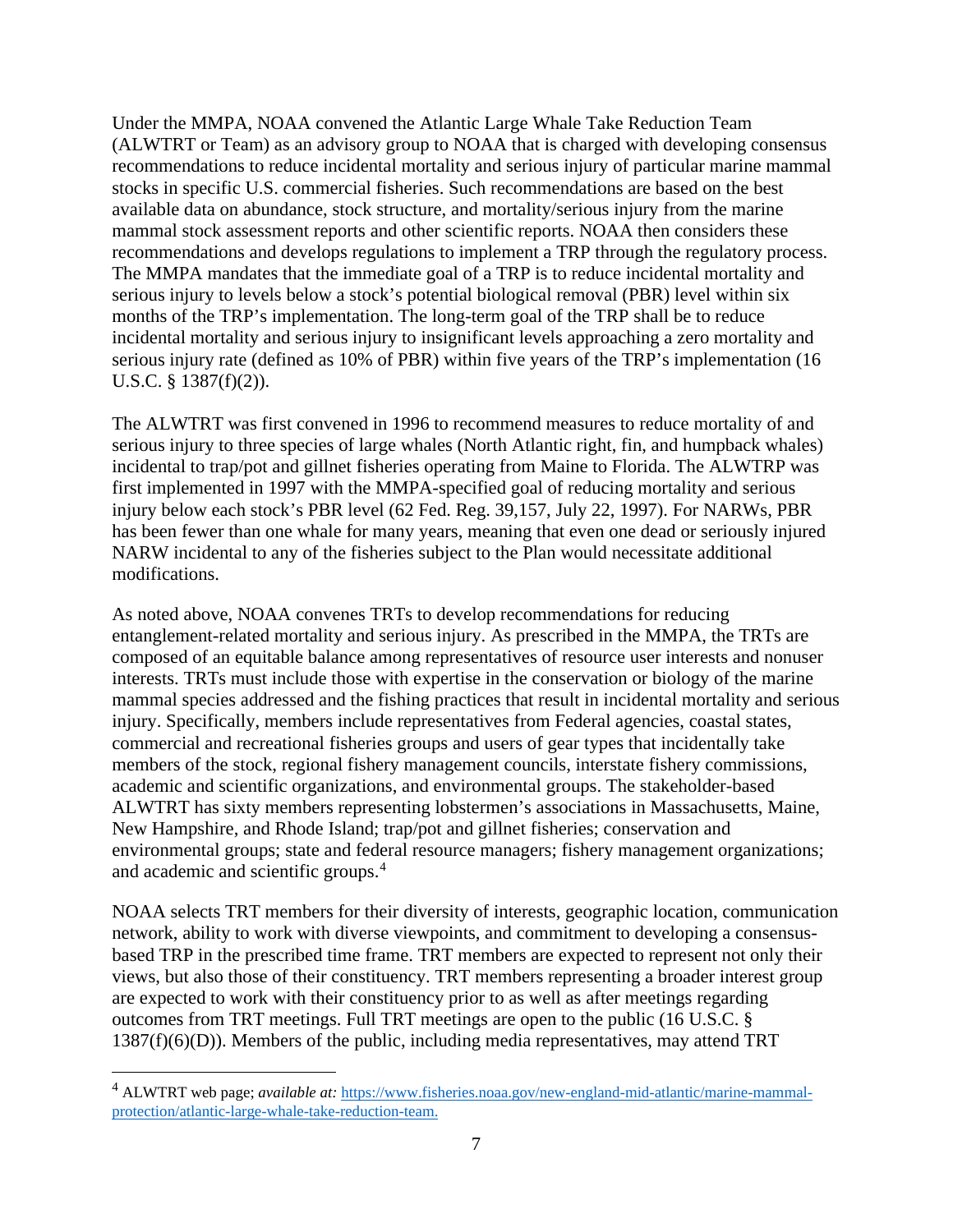meetings as observers. All TRT meetings are publicly noticed and include specific time for the public to comment on the proceedings. After the TRT provides recommendations, NOAA undertakes a rulemaking process that includes notice and opportunity for public comment. In addition to comments on the proposed amendments, NOAA seeks and considers comments pursuant to NEPA for each action (*e.g.*, see NEPA section below for information related to recent and planned rulemaking).

#### *ALWTRP Regulatory Protections*

In 1997, NOAA established the ALWTRP to reduce serious injury and mortality to four large whale stocks, including NARWs. Under the Plan, fishery-specific conservation measures were established in the American lobster trap/pot fishery, anchored gillnet fisheries, the mid-Atlantic drift gillnet fishery, and the Southeast U.S. driftnet fishery (50 C.F.R. § 229.32). The Plan aimed to achieve the necessary take reductions within six months through: 1) closures of critical habitats to some gear types (*e.g.*, Southeast U.S. Restricted Area), 2) restricting the way strike nets were set in the Southeastern U.S. driftnet fishery, 3) requiring all lobster and sink gillnet gear to be set in a way that would prevent floating lines, 4) requiring lobster and anchored gillnet gear to have some additional characteristics from the Take Reduction Technology list, such as weak links, 5) requiring gillnets in the mid-Atlantic to be tended or stored on board at night, 6) improving the voluntary network of persons trained to disentangle right whales, and 7) prohibiting storage of inactive gear in the ocean.

Since 1997, the ALWTRP has been modified via major amendments multiple times to further reduce whale entanglement and increase gear marking. The first of these amendments, which occurred in 2000, implemented a new gear marking scheme for lobster trap gear and Northeast gillnet gear (65 Fed. Reg. 80,368, December 21, 2000), lowered the breaking strength of weak links from 1,100 lbs to 600 lbs, and required the weak links to be knotless for nearshore lobster trap gear. There were also updates to the lobster areas and adjustments to particular measures in various restricted areas, based on recommendations from the ALWTRT.

In 2002, the Plan was amended to include both dynamic and seasonal area management programs as well as other take reduction measures. The Dynamic Area Management (DAM) program was implemented in areas north of 40º N. latitude to further reduce risk entanglement of right whales (67 Fed. Reg. 1133, January 9, 2002). A DAM zone would be triggered if three or more right whales were present within a 75 nautical mile (nm) area, such that the density of right whales was equal to or greater than 0.04 whales per square nm. If three whales were sighted, a circle with a radius of 2.8 nm would be drawn around each individual and adjusted to determine the spatial extent of the DAM zone. Once a DAM zone was established, NMFS would determine whether to impose restrictions on fishing and/or fishing gear (*e.g.*, requiring that all gear within the area be removed within 2 days) and the DAM zone would remain in effect for a minimum of 15 days. The DAM program was subsequently replaced with coastwide, static measures to better address risks to whales throughout space and time.

Also in 2002, NMFS amended the Plan to include the Seasonal Area Management (SAM) program. The SAM program established two areas based on the annual predictable presence of NARWs in waters off Cape Cod and out to the Exclusive Economic Zone. The two areas, referred to as SAM West and SAM East, sat side by side with a dividing line between them at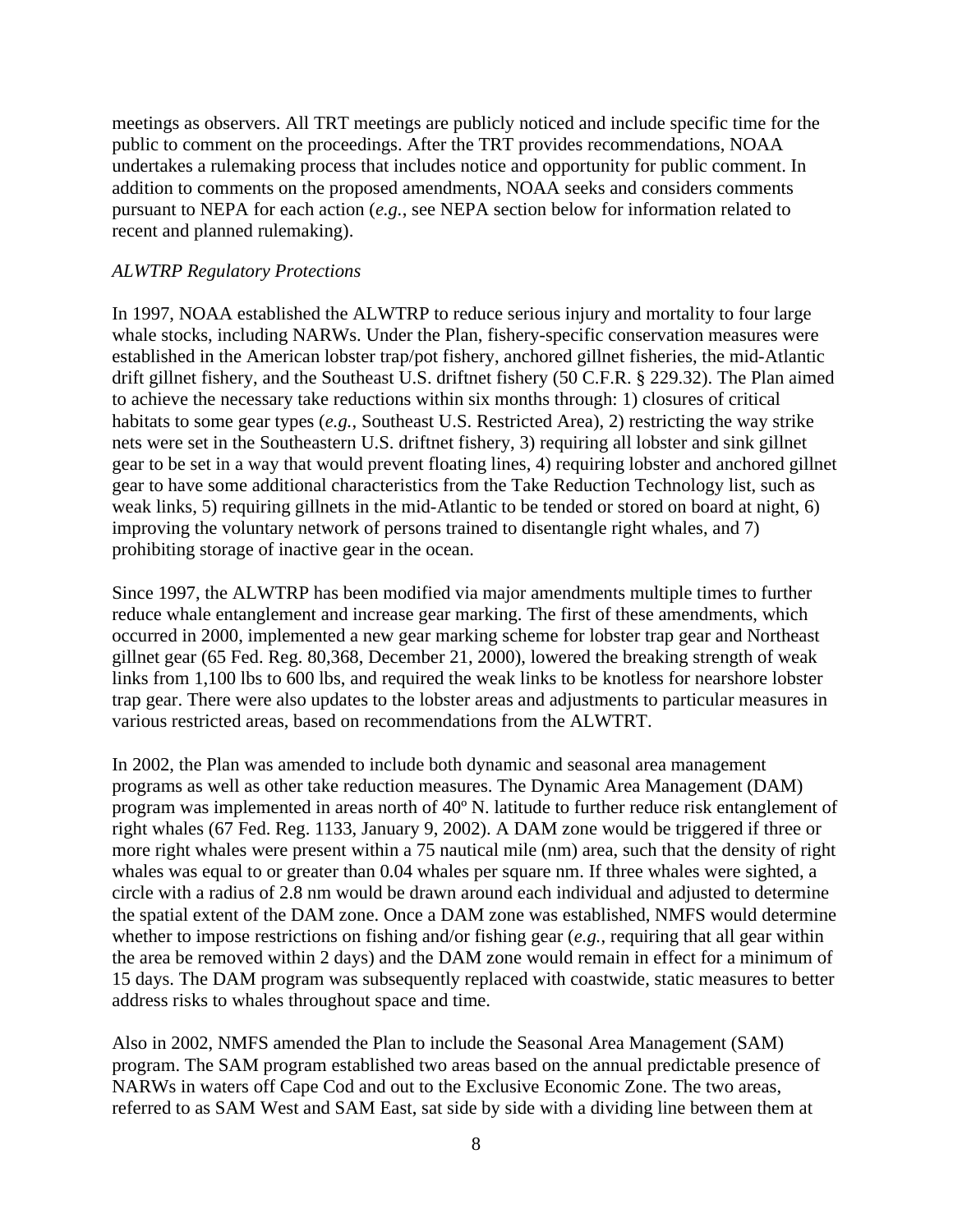69° 24' West. SAM West was in effect from March 1 through April 30 and SAM East was in effect from May 1 through July 31. In these areas, the SAM program required lobster trap/pot and anchored gillnet gear to be modified to reduce entanglements between NARWs and fishing gear. Modifications included requirements to use sinking or neutrally buoyant groundlines and buoy lines, weak links with a maximum breaking strength at each buoy, and no more than one buoy line. The SAM program was further modified to (*e.g.*, expanded areas, allowance for an additional buoy line) before it was subsequently replaced when many of the associated gear modifications were expanded coastwide to better address risks to whales throughout space and time.

In 2007, the ALWTRP was revised to expand the original 1997 Southeast U.S. Restricted Area and to prohibit gillnet fishing during annual restricted periods associated with the right whale calving season (72 Fed. Reg. 34,632, June 25, 2007). The purpose of this action was to protect right whales from mortality and serious injury incidental to gillnet gear in the calving area off the Southeast United States.

Another set of amendments also occurred in 2007 to revise various management measures to reduce incidental mortality and serious injury to the three whale stocks for the fisheries previously covered by the Plan, and to regulate additional trap/pot and gillnet fisheries along the U.S. east coast for the first time under the ALWTRP. The newly regulated fisheries included the Northeast anchored float gillnet, Northeast drift gillnet, Atlantic blue crab, and Atlantic mixed species trap/pot fisheries (72 Fed. Reg. 57,103, October 5, 2007). Adjustments to management measures included changes to designated boundaries and seasons, changes to the lobster trap/pot gear requirements, changes to other trap/pot gear requirements, changes to gillnet gear requirements, additional gear marking, and adjustments to the DAM and SAM programs. More specifically, weak link requirements were expanded and sinking groundline requirements were implemented more broadly. Sinking groundline was required to eliminate floating rope between traps set on the ocean floor and between gillnet and anchor or buoy line that would arc up into the water column, as any line in the water poses an entanglement risk.

The next set of amendments occurred in 2014. These included additional changes to the Plan boundaries and seasons; reducing the number of buoy lines that fishermen could employ (*i.e.*, by "trawling up" or increasing the number of traps per trawl); additional usage of weak links; new rules to regulate vertical lines; additional gear marking requirements; and creation of a closed area called the Massachusetts Bay Restricted Area (79 Fed. Reg. 36,585, June 27, 2014). Additional amendments were published later in 2014 as well to modify the start date of the Massachusetts Restricted Area to begin on February 1, 2015, and expand the area by 912 square miles (79 Fed. Reg. 73,848, December 12, 2014). The Federal lobster regulations were also amended to be consistent with the revised start date of the Massachusetts Restricted Area and adjusted the Outer Cape Lobster Management Area closure dates.

The 2015 amendments changed the minimum number of traps per trawl to allow fishing with a single trap in certain Massachusetts and Rhode Island waters (80 Fed. Reg. 30,367, May 28, 2015). This amendment also modified the requirements to use one endline on trawls within certain Massachusetts state waters, and added additional gear marking requirements for those waters allowing single traps and in two new high use areas for humpback whales and NARWs.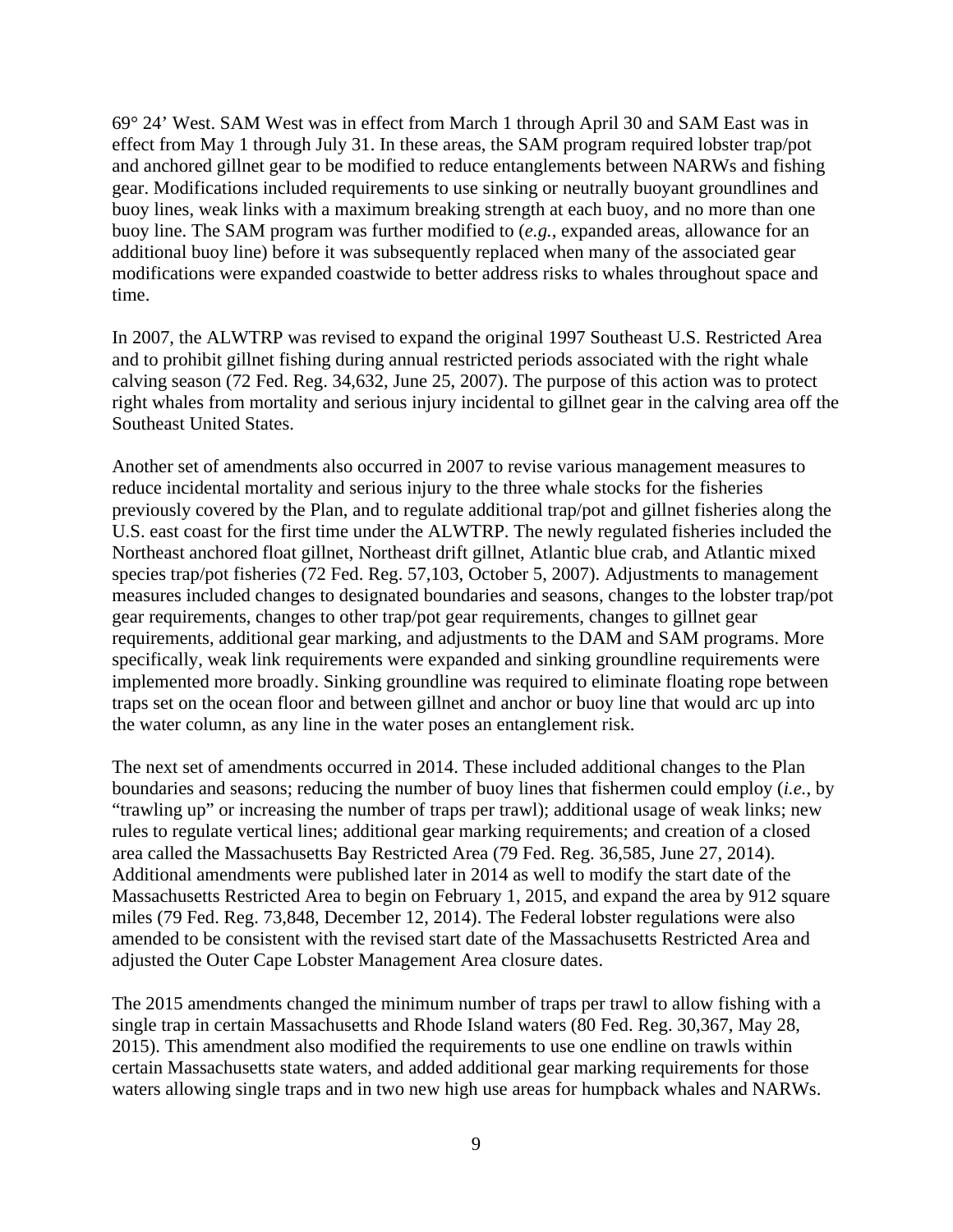The Plan was amended most recently in 2021, given continued entanglement-related mortalities and serious injuries (2021 ALWTRP Amendment Rule). These amendments focus on the Northeast lobster and Jonah crab trap/pot fisheries and target a 60-69% risk reduction of such incidents in these fisheries. These amendments include two new seasonal restricted areas where fishing with buoy lines is prohibited, an extension of the existing Massachusetts Restricted Area to add state waters north to the New Hampshire state border, and modifications to existing seasonal/restricted areas to allow "ropeless" fishing. The amendments also establish requirements to use weak insertions or weak rope in buoy lines, modify gear configurations to reduce the number of vertical lines by requiring more traps between buoy lines, and modify gear marking to introduce state-specific colors for gear marks and increase the number of gear markings and areas requiring marked lines.

#### *ALWTRP Non-Regulatory Protections*

The ALWTRP includes non-regulatory components, as well. Through these programs, NOAA collaborates with partners, including states and fishermen, to research innovative gear modifications. NOAA is also involved in extensive outreach to the fishing industry. Because investigations of NARW mortalities demonstrate that most are caused by entanglement or vessel strikes, and that chronic sublethal entanglements likely lead to poor health and potentially impaired reproduction, under the Marine Mammal Health and Stranding Response Program, NOAA also authorizes and coordinates the activities of large whale entanglement response teams. Disentangling large whales is challenging and dangerous work, so NOAA supports the network through training opportunities and purchase of specialized equipment including telemetry buoys and personal protective gear. Documentation acquired by on-water response teams can help to identify not only the fishery of origin for the entangling gear but also shed light on how the whales may have become entangled (*e.g.*, where in the water column), which improves NOAA's ability to perform targeted management. Disentangled whales have increased survival, and improved reproduction, as well as reduced pain and stress. While NOAA's goal is to reduce the quantity of entanglement events through prevention, support of entanglement response teams is important as long as entanglements continue to occur.

#### 2. Vessel Strike Reduction Regulations and Actions

Given the risk of vessel strikes to NARWs and mandates and authorities under the MMPA and ESA, NOAA has implemented a multi-pronged approach to mitigating vessel strike risk to NARWs. This approach uses a combination of regulatory requirements, voluntary programs, and outreach. These efforts address three aspects of vessel strike risk: 1) reducing the spatial overlap of NARWs and vessels, 2) reducing the speed of vessels transiting through NARW habitat, and 3) promoting mariner awareness of NARW presence and vulnerability. As required under the MMPA and ESA, all of these tools are based on the best available scientific information.

#### *Vessel Strike Regulatory Protections*

In 1997, NOAA implemented a minimum approach distance for NARWs in an effort to reduce harassment and risk of injury (62 Fed. Reg. 6729, February 13, 1997). Under these regulations, it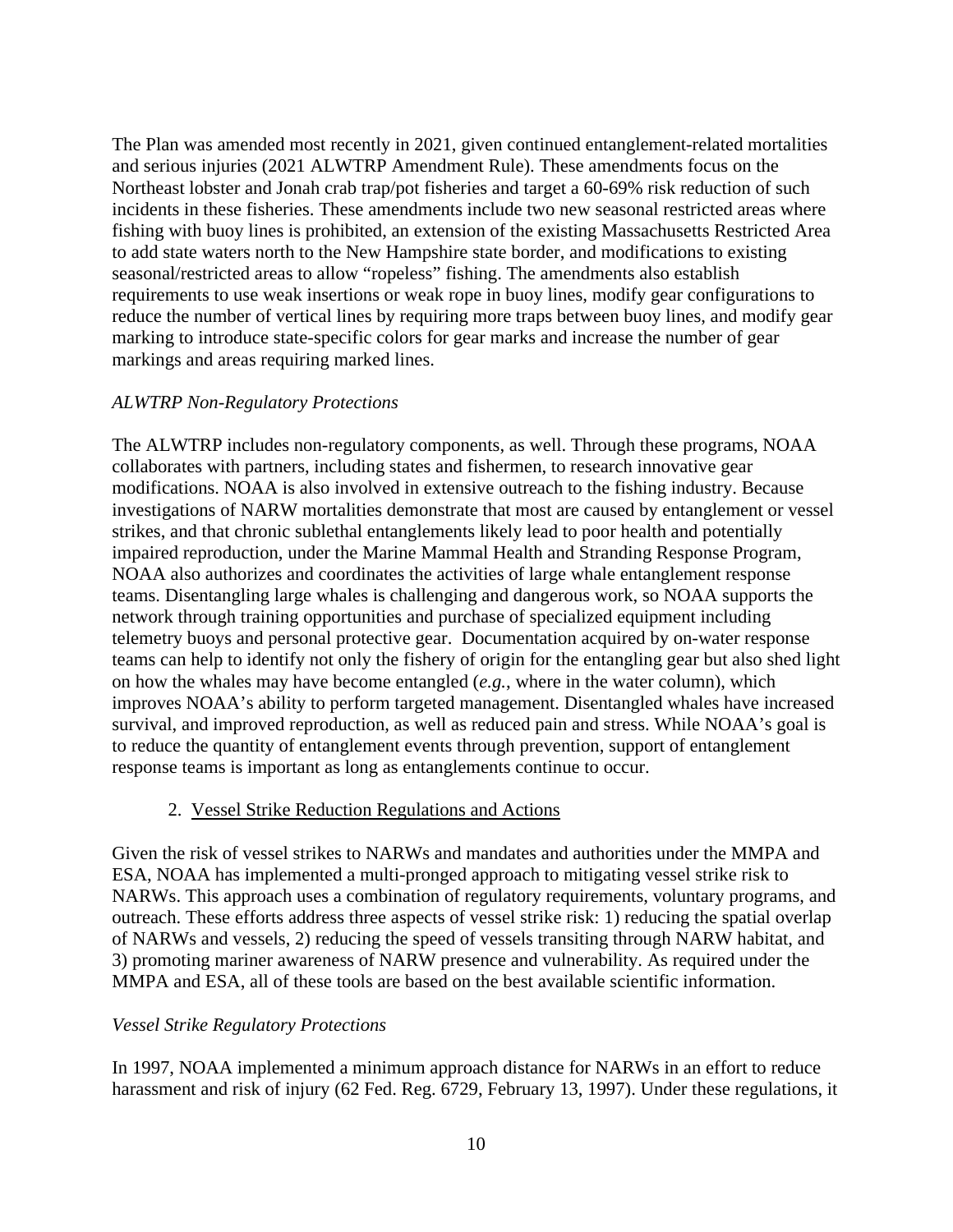is illegal for a vessel to approach within 500 yards (1,500 ft) of a NARW and if a vessel finds itself within 500 yards it "must steer a course away from the NARW and immediately leave the area at a slow safe speed" (50 C.F.R. § 224.103(c)(1-2)). Exceptions are made if "compliance would create an imminent or serious threat to a [...] vessel" (50 C.F.R. § 224.103(c)(3)). These regulations were promulgated under the authority of the ESA and MMPA.

In 1998, a mandatory reporting program for all vessels exceeding 300 gross tons was introduced in important NARW habitat areas off New England and Florida/Georgia (66 Fed. Reg. 58,066, November 20, 2001) under the authority of the Ports and Waterways Safety Act. Pursuant to 46 U.S.C. § 70005(d), the U.S. Coast Guard obtained approval of the International Maritime Organization (IMO) to establish two mandatory ship reporting systems in the waters of the U.S. Exclusive Economic Zone in the Atlantic Ocean generally adjacent to the coastlines of Massachusetts and Georgia. *See* 33 C.F.R. §169, subpart B. Under the provisions of the mandatory ship reporting (MSR) program, applicable vessels are required to report to the U.S. Coast Guard when entering either of the two MSR areas. In response, reporting vessels receive an automated message that provides information about the latest NARW sightings, NARW vulnerability to vessel collisions, and actions that mariners can take to avoid collisions.

In 2008, NOAA implemented a five-year regulation pursuant to its authority under the MMPA and ESA requiring most vessels equal to or greater than 65 feet in length to transit at speeds of 10 knots or less in designated Seasonal Management Areas (SMAs), to reduce the risk of vessel strikes of NARWs (hereafter "speed rule") (73 FR 60,173, October 10, 2008). Some vessels are exempt from this requirement, including military vessels; vessels owned, operated, or contracted by the federal government; and vessels engaged in enforcement or search and rescue activities  $(50 \text{ C.F.R. } § 224.105(a))$  $(50 \text{ C.F.R. } § 224.105(a))$  $(50 \text{ C.F.R. } § 224.105(a))$ .<sup>5</sup> In addition, subject to specific requirements, vessels may deviate from the speed restriction (*i.e.*, exceed the speed limit), under limited circumstances, to maintain safe maneuvering speeds (50 C.F.R. § 224.105(c)). Ten SMAs were designated along the U.S. East Coast with seasonally active periods reflective of temporal trends in NARW vessel strike risk. NOAA selected the 10-knot speed limit based on several studies that found a significant increase in the probability of a large whale vessel strike being lethal with increasing speed, particularly above 10 knots. $6,7$  $6,7$  $6,7$ 

The 2008 speed rule was extended indefinitely through rulemaking in 2013 (78 Fed. Red. 73,726, December 9, 2013). Under the 2013 rule, NOAA also committed to publish and seek comment on a report evaluating the conservation value and economic and navigational safety impacts of the speed rule (50 C.F.R.  $\S$  224.105). In June 2020, NOAA finalized this report,  $\S$ 

<span id="page-12-0"></span><sup>5</sup> Note, however, that Federal vessels (including military and USCG vessels) and federally authorized vessels are still subject to Section 7 of the ESA; NOAA regularly consults with other federal agencies to ensure their actions carrying the risk of vessel strike do not jeopardize the continued existence of NARWs or the adverse modification of their critical habitat.

<span id="page-12-1"></span><sup>6</sup> Laist, D.W., A.R. Knowlton, J.G. Mead, A.S. Collet, and M. Podesta. 2001. Collisions between ships and whales. Mar. Mam. Sci. 17(1): 35-75.

<span id="page-12-2"></span><sup>7</sup> Vanderlaan, A.S.M., and C.T. Taggart. 2007. Vessel Collisions with whales: the probability of lethal injury based on vessel speed. Mar. Mam. Sci. 23(1):144-156.

<span id="page-12-3"></span><sup>8</sup> NOAA Fisheries, Office of Protected Resources, North Atlantic Right Whale (*Eubalaena glacialis*) Vessel Speed Rule Assessment June 2020 (*available at:* [https://media.fisheries.noaa.gov/2021-](https://media.fisheries.noaa.gov/2021-01/FINAL_NARW_Vessel_Speed_Rule_Report_Jun_2020.pdf?null) [01/FINAL\\_NARW\\_Vessel\\_Speed\\_Rule\\_Report\\_Jun\\_2020.pdf?null\)](https://media.fisheries.noaa.gov/2021-01/FINAL_NARW_Vessel_Speed_Rule_Report_Jun_2020.pdf?null).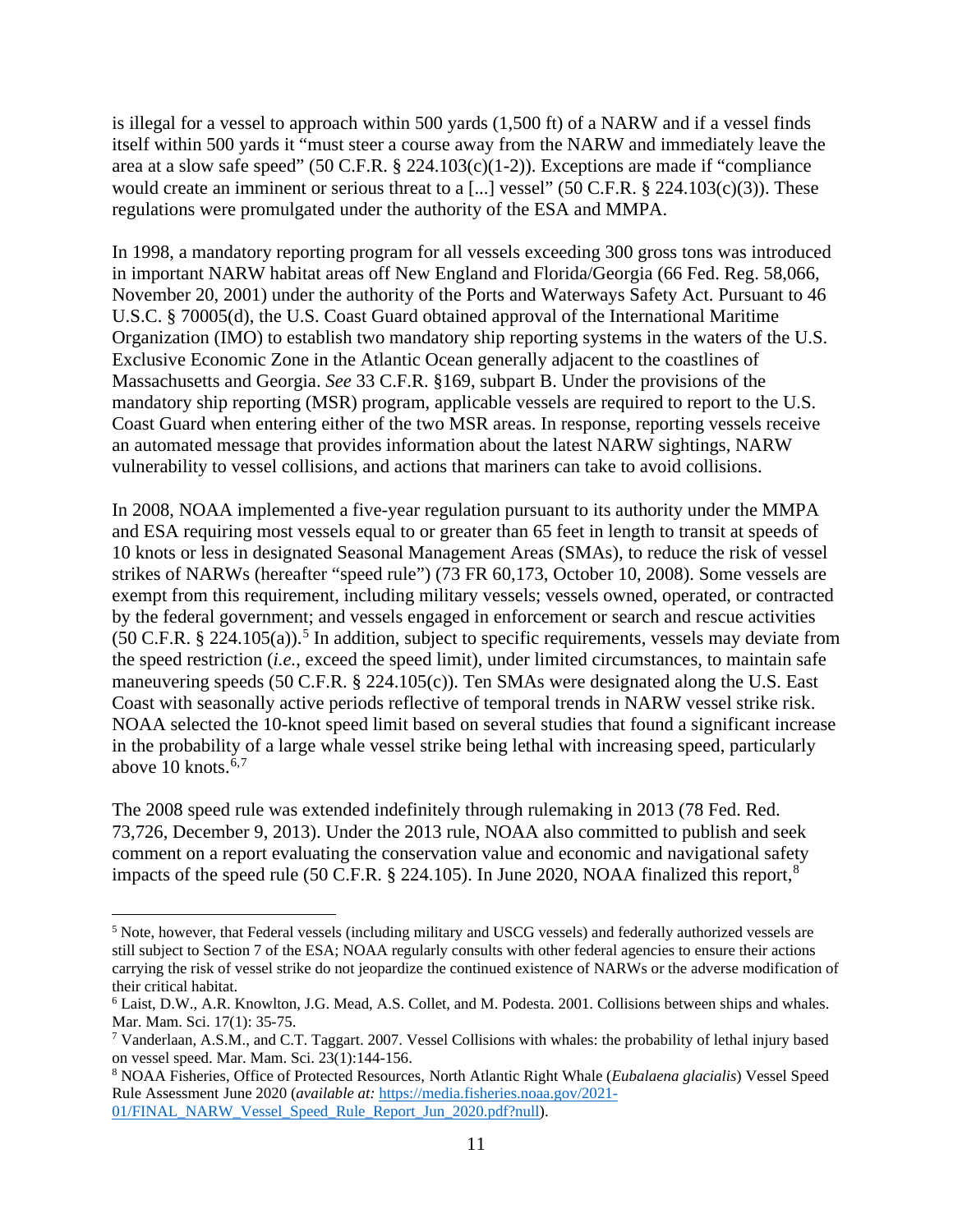which evaluates four aspects of the right whale vessel speed rule: biological efficacy, mariner compliance, impacts to navigational safety, and economic cost to mariners. The report also provides a detailed assessment of the rule's effectiveness and assesses general trends in vessel traffic characteristics within SMAs. The report found that current speed regulations are helping, but modifications are needed to further reduce vessel strike risk. Based on the report's findings and recommendations and public comment on the report, NOAA is preparing to modify its speed rule accordingly and expects to publish a proposed rule in Spring 2022. As of March 1, 2022, NOAA completed one of the final steps that it must take before publishing the proposed rule by providing it to the Office of Information and Regulatory Affairs (OIRA) for review under Executive Order 12866.<sup>[9](#page-13-0)</sup>

#### *Vessel Strike Non-Regulatory Protections*

In 2006, with support from the U.S. Coast Guard, NOAA established recommended routes for vessels transiting across Cape Cod Bay and into/out of ports in Florida and Georgia. The routes are recommended between January and May in Cape Cod Bay and between November and April off Florida and Georgia. Mariners are recommended to follow the routes to minimize their transit distance through important NARW habitat areas. NOAA continues to monitor the routes and there is evidence of regular mariner use of routes in the southeast.<sup>[10](#page-13-1)</sup> If the routes are not routinely used, NOAA may consider making the routes mandatory.

In 2007, following a successful application to the IMO led by NOAA's Stellwagen Bank National Marine Sanctuary and NOAA, a modified Traffic Separation Scheme (TSS, commonly referred to as a shipping lane) was implemented to the north of Cape Cod, Massachusetts for vessel traffic navigating to and from the Port of Boston. The modification narrowed the TSS and shifted its route to the north around Cape Cod to reduce the overlap with NARW foraging grounds.

In establishing the 2008 speed rule, NOAA acknowledged that foraging NARWs may aggregate outside of designated SMA boundaries, thus leaving these aggregations without protection from fast moving vessels. To address this, NOAA implemented a voluntary Dynamic Management Area (DMA) program concurrently with the speed rule. A DMA is triggered when a group of three or more NARWs is sighted in close proximity. Following the trigger, NOAA establishes a DMA boundary around the whales for 15 days and encourages vessels exceeding 65 ft in length either to avoid the area or transit through at speeds less than 10 knots. DMAs may be extended if whales remain in the area. The agency alerts mariners to DMA declarations through emails to lists of interested parties, Local Notices to Mariners, and Broadcast Notices to Mariners. In 2020, NOAA enhanced the DMA program by adding "Slow Zones," which are triggered by acoustic detections of NARWs from Maine through Virginia.

<span id="page-13-0"></span><sup>9</sup> OIRA classified the proposed vessel speed rule as "significant" under Executive Order 12,866, which requires OIRA to review the action (at both the proposed and final rule stages) before it takes effect. Exec. Order No. 12,866 (2007).

<span id="page-13-1"></span><sup>10</sup> Crum, N., Gowan, T., Krzystan, A., and Martin, J. 2019. Quantifying risk of whale–vessel collisions across space, time, and management policies. Ecosphere 10(4):e02713. 10.1002/ecs2.2713.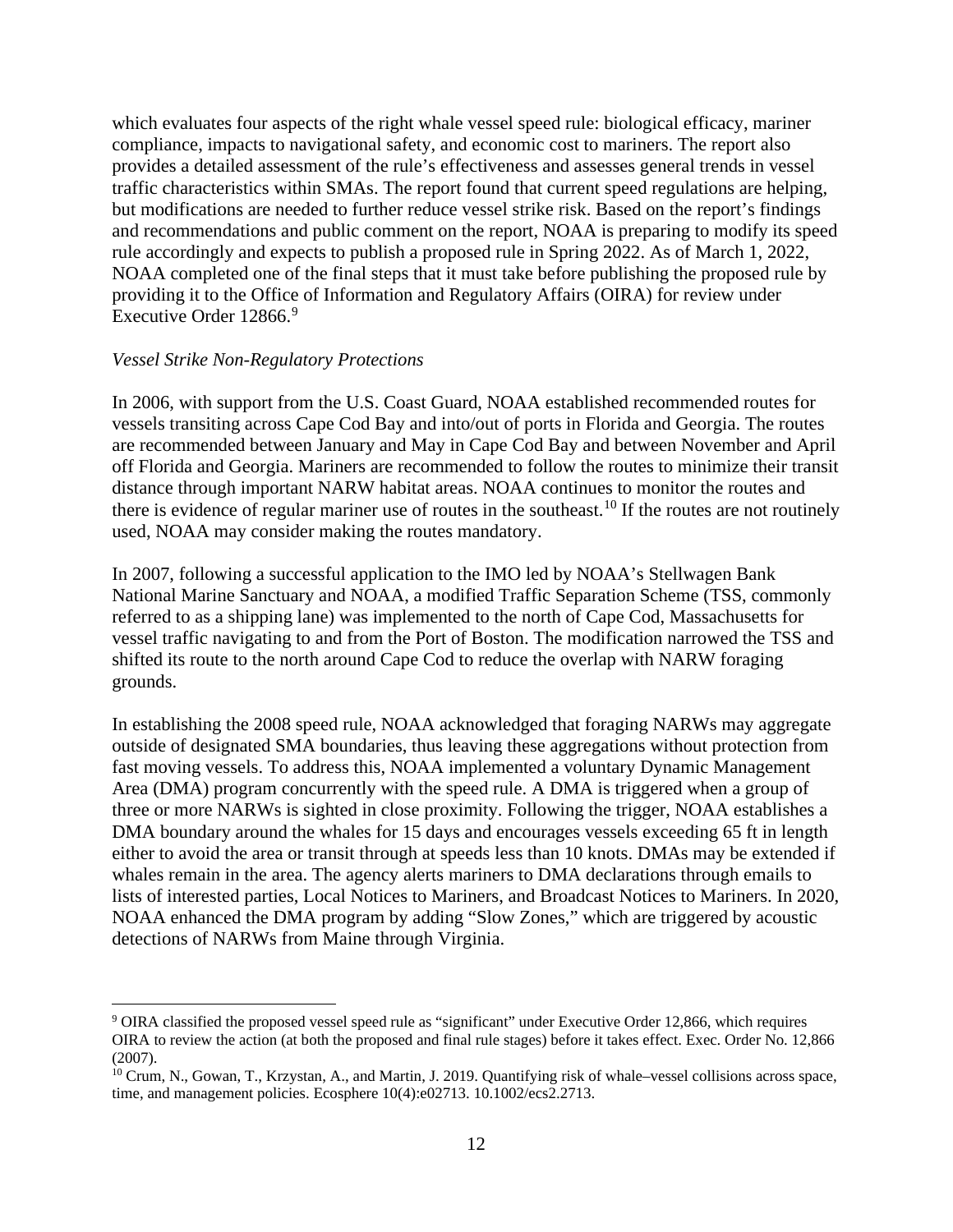In June 2009, NOAA worked with the IMO to establish vessel routing measures and establish an Area To Be Avoided (ATBA) within the Great South Channel to the east of Cape Cod, Massachusetts. Due to frequent NARW foraging aggregations in the area, all vessels equal to or greater than 300 gross tons are recommended to avoid this area between April 1 and July 31.

## <span id="page-14-0"></span>**III. The United States' Response to the Submission and to the CEC Secretariat's Determination**

## <span id="page-14-1"></span>A. The Matter at Issue is the Subject of a Pending Judicial or Administrative Proceeding

Article 24.27.4(a) of the USMCA provides that in responding to a submission, "[t]he Party shall inform the CEC Secretariat . . . whether the matter at issue is the subject of a pending judicial or administrative proceeding, in which case the CEC Secretariat shall proceed no further . . .". NOAA's implementation of its statutory obligations in relation to the NARW remains subject to pending domestic litigation with respect to both issues raised by the Submitter – vessel strikes and fishing entanglements, as well as pending administrative proceedings with respect to vessel strikes.

## 1. Pending Proceedings: Vessel Strikes (IA and IB of Revised Submission)

With respect to *vessel strikes*, there are both pending judicial and administrative proceedings. In Whale and Dolphin Conservation *et al,* v. NMFS *et al.,* 1:21-cv-00112 (D.D.C.), a group of environmental nongovernmental organizations (NGOs) (not including the Submitter) brought suit against NOAA in federal district court<sup>[11](#page-14-2)</sup> alleging unreasonable delay in responding to previously filed petitions for rulemaking to expand existing vessel speed regulations. The plaintiffs seek declaratory judgment regarding NOAA's delay, and for the court to compel NOAA's substantive response to the petitions by a date certain. The pending litigation would resolve whether NOAA was "unreasonable" in its "delayed" action concerning the petitioners' 2020 petition on vessel strike mitigation.<sup>12</sup>

In particular, the 2020 petition contains requests for expanding NOAA's vessel speed rule, that, if addressed, would directly relate to the Submitter's vessel strike-related concerns, described in paragraph 16, page 5 of its submission. In any event, the pending litigation would resolve whether NOAA was "unreasonable" in its allegedly "delayed" response to Plaintiffs' petition for rulemaking to expand vessel speed restrictions. In the D.C. Circuit, where the case has been brought, the court's decision on this issue will turn on several factors, including whether Congress has established some indication of how quickly the agency must act under the relevant enabling statute, the effect of granting plaintiffs' requested relief on other competing agency priorities, the nature of interests prejudiced by any delay, and any allegations of agency

<span id="page-14-2"></span><sup>11</sup> Whale and Dolphin Conservation *et al., v.* NMFS *et al.*, 1:21-cv-00112 (D.D.C.).

<span id="page-14-3"></span> $12$  While the court dismissed the claims in regard to an earlier petition submitted in 2012 as moot, the claim to the latest petition, submitted in 2020, remains live as the court held that – if it rules in favor of the Plaintiffs and declares that NOAA has unreasonably delayed in its response to the 2020 petition – it may conceivably order NOAA to respond substantively to the petition by definitively granting or denying the request for rulemaking. Mem. Op. and Order, Case No. 21-cv-112 (APM), Nov. 10, 2021.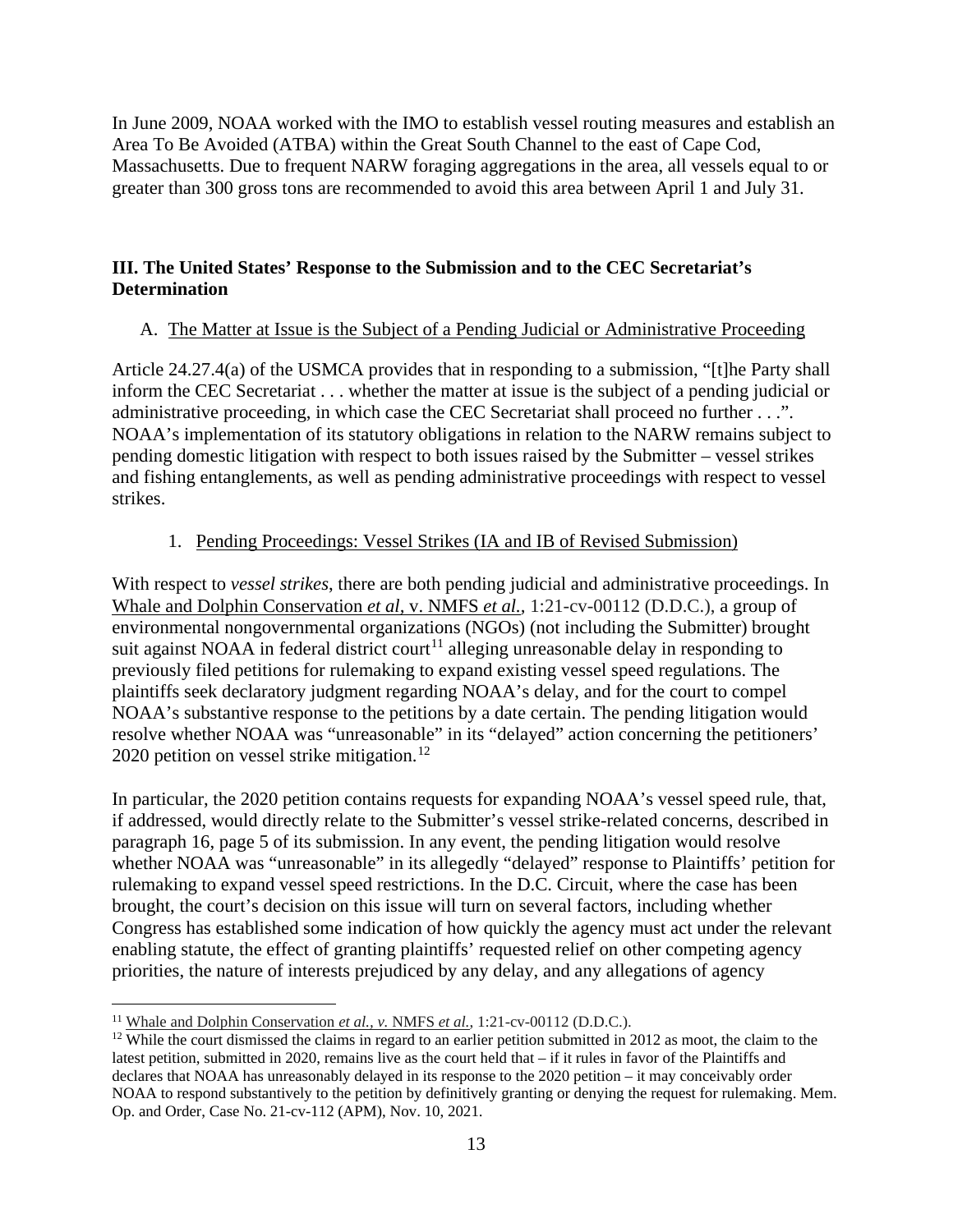impropriety. Ongoing briefing in the case accordingly discusses whether NOAA has neglected any statutory duties, including to regulate, as a result of any delay. Thus, while the claims of this pending litigation are anchored in the APA, given the overlap between the issues raised in the submission and the petitioned rulemaking action, the outcome of the litigation has bearing on NOAA's ongoing actions related to vessel strikes, and whether it is committing "regulatory neglect" as alleged in the submission at paragraph 11. The Parties are currently in the midst of summary judgment briefing.

Vessel strikes are also the subject of pending administrative proceedings. As discussed in section B(1)(a) below, NOAA assesses civil monetary penalties for violations of the vessel speed rule. NOAA is currently prosecuting such cases. Several charged cases are reported on NOAA's website.<sup>[13](#page-15-0)</sup> For example, in case no. NE2101509, NOAA is seeking a \$75,000 penalty for violations of the vessel speed rule.<sup>14</sup> Ongoing cases seeking civil monetary penalties for violations of the vessel speed rule are pending administrative proceedings related to a matter at issue in Oceana's Submission. Additionally, as noted previously, another key pending administrative process is NOAA's ongoing rulemaking process to revise its vessel speed rule. The proposed rule may address matters raised in the Submission.

Accordingly, under Article 24.27.4(a) of the USMCA, the Submitter's assertions regarding enforcement of the vessel speed rule should proceed no further.

## 2. Pending Proceedings: Fishing Gear Entanglement (IIA and IIB of Revised Submission)

With respect to *fishing gear entanglement*, a number of ongoing lawsuits have been brought in federal district courts both by environmental NGOs (not including the Submitter) and by industry associations, all alleging that NOAA is failing to satisfy its legal obligations under U.S. environmental statutes. In District 4 Lodge of the International Association of Machinists and Aerospace Workers, Local Lodge 207, et al., v. Raimondo, et al., 1:21-cv-275 (D. Me.) ("District 4 Lodge"),[15](#page-15-2) fishing industry plaintiffs have challenged the imposition of a seasonal restricted area in the Gulf of Maine in which traditional lobster trap/pot gear is prohibited, and allege that the agency's decision to include the Gulf of Maine Restricted Area in the 2021 ALWTRP Amendment Rule was arbitrary and capricious.

The same 2021 ALWTRP Amendment Rule is being challenged by environmental NGOs in Center for Biological Diversity, et al., v. Raimondo, et al., 1:18-cv-112 (D.D.C.) ("Center for Biological Diversity"). These plaintiffs allege that NOAA has violated the ESA in preparing the agency's May 27, 2021, Biological Opinion on the authorization of fisheries managed by NOAA pursuant to 10 Fishery Management Plans in the Greater Atlantic Region and the New England Fishery Management Council's Omnibus Habitat Amendment 2, and violated the MMPA in the

<span id="page-15-0"></span><sup>13</sup> [https://www.gc.noaa.gov/enforce-actions-2021.html.](https://www.gc.noaa.gov/enforce-actions-2021.html)

<span id="page-15-1"></span><sup>14</sup> [https://www.gc.noaa.gov/documents/2021/Civil-Administrative-Enforcement-Actions-September-2021.pdf.](https://www.gc.noaa.gov/documents/2021/Civil-Administrative-Enforcement-Actions-September-2021.pdf)

<span id="page-15-2"></span><sup>&</sup>lt;sup>15</sup> In October 2021, the district court in District 4 Lodge granted Plaintiffs' motion for a preliminary injunction to enjoin NMFS from implementing the Gulf of Maine Restricted Area. Dist. 4 Lodge, No. 1:21-cv-275, 2021 WL 4823269 (D. Maine) (Oct. 16, 2021). NMFS immediately appealed that decision. District 4 Lodge v. Raimondo, 18 F.4th 38 (1st Cir. 2021). On November 16, 2021, the circuit court stayed the district court's preliminary injunction pending appeal, allowing NMFS to implement the Gulf of Maine Restricted Area. 18 F.4th 38, 49-50.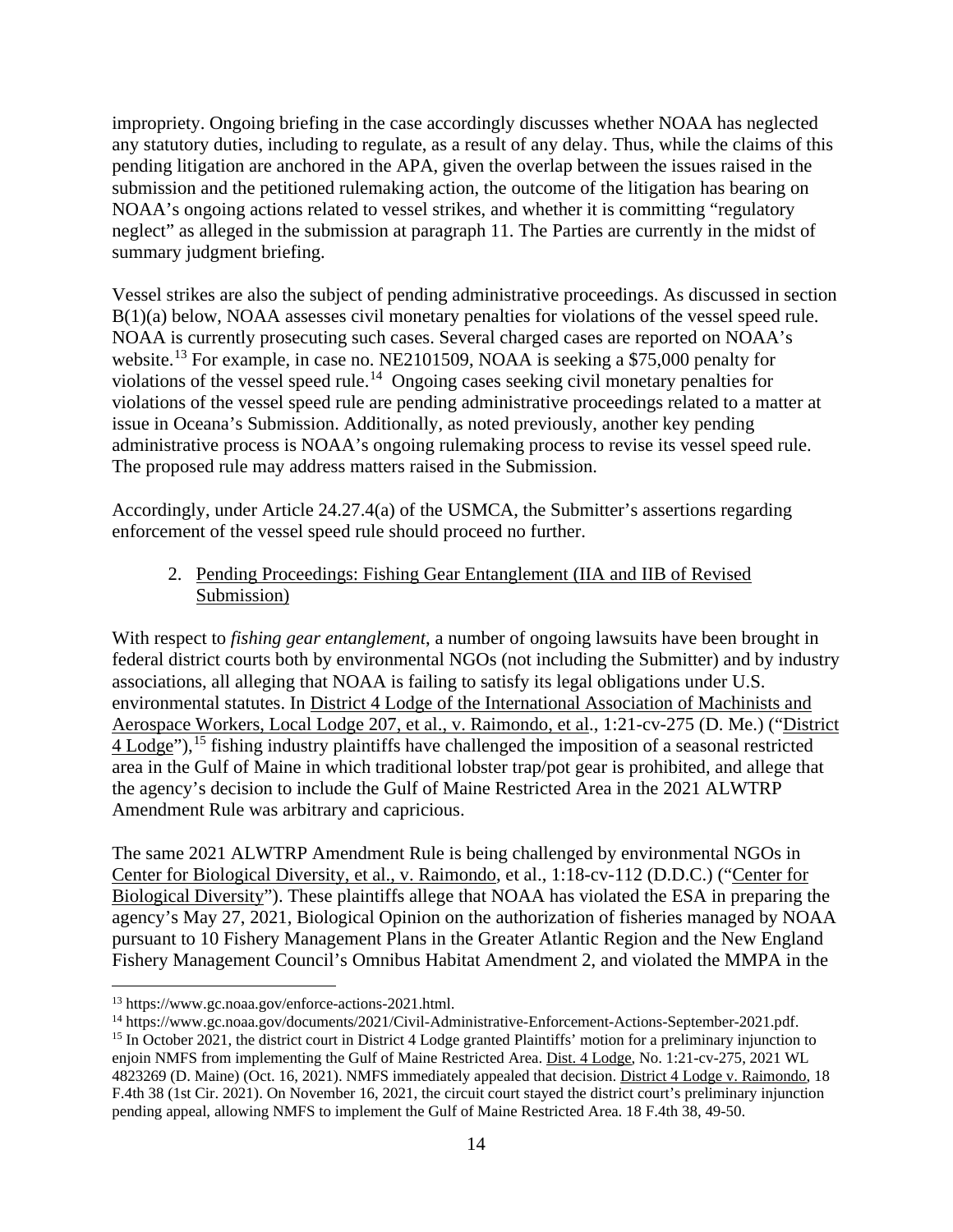issuance of the 2021 ALWTRP Amendment Rule. In the same court, the Maine Lobsterman's Association, the Massachusetts Lobstermen's Association, the State of Maine, and the plaintiffintervenors in District 4 Lodge challenge the same rulemaking and 2021 Biological Opinion in Maine Lobstermen's Association, et al., v. NMFS, et al*.*, 1:21-cv-2509 (D.D.C) ("Maine Lobstermen's Association"). The plaintiffs in Maine Lobstermen's Association allege that the 2021 Biological Opinion is flawed and NMFS's reliance upon it rendered the 2021 ALWTRP Amendment Rule unlawful. A fourth lawsuit brought by a *pro se* plaintiff, Man Against Xtinction v. McKiernan, No. 1:22-cv-10364 (D. Mass.), alleges that NMFS is causing the take of NARW, in violation of ESA Section 9.

While the Center for Biological Diversity, Maine Lobstermen's Association, and Man Against Xtinction cases do not directly challenge the EIS prepared for the 2021 ALWTRP Amendment Rule, the analysis and facts set forth in the EIS are cited to in support of legal arguments that will represent NOAA's defense of these actions. Moreover, even in the cases in which NEPA claims have not been raised, the administrative records filed in these cases would be the same as if such claims were part of the litigation. Each of these cases is brought pursuant to the APA, which provides a waiver of sovereign immunity and the record review standard by which such ESA, MMPA, and NEPA claims may be brought. The administrative record that NMFS already filed in Center for Biological Diversity and Maine Lobsterman's Association for the 2021 ALWTRP Amendment Rule is coextensive with that for the associated EIS, and as such the record filed in these cases includes the documents and administrative materials that were part of the NEPA process.

Accordingly, under Article 24.27.4(a) of the USMCA, the Secretariat should not recommend preparation of a factual record with respect to the enforcement of environmental laws related to fishing gear entanglement.

- <span id="page-16-0"></span>B. The United States is Effectively Enforcing the Legal Provisions Identified by the Submitter
	- 1. The United States is effectively enforcing environmental laws related to vessel strikes
		- a. Submitter's claims concerning the MMPA and ESA requirements and updates to the vessel speed rule

The Submitter asserts that the U.S. Government has failed to effectively enforce the MMPA and ESA because it has failed to update the Vessel Speed Rule. Specifically, the Submitter asserts that despite the statutory mandate of the MMPA and the authority of the ESA to issue regulations to protect and prevent vessel strikes with NARWs, evidence indicates that the Vessel Speed Rule is outdated and overly narrow, amounting to regulatory neglect.

## Marine Mammal Protection Act

Neither the MMPA nor its implementing regulations require NOAA to take specific action related to vessel strikes beyond enforcing take prohibitions, as appropriate. However, as discussed above, NOAA has utilized its authority under section 112 of the MMPA to promulgate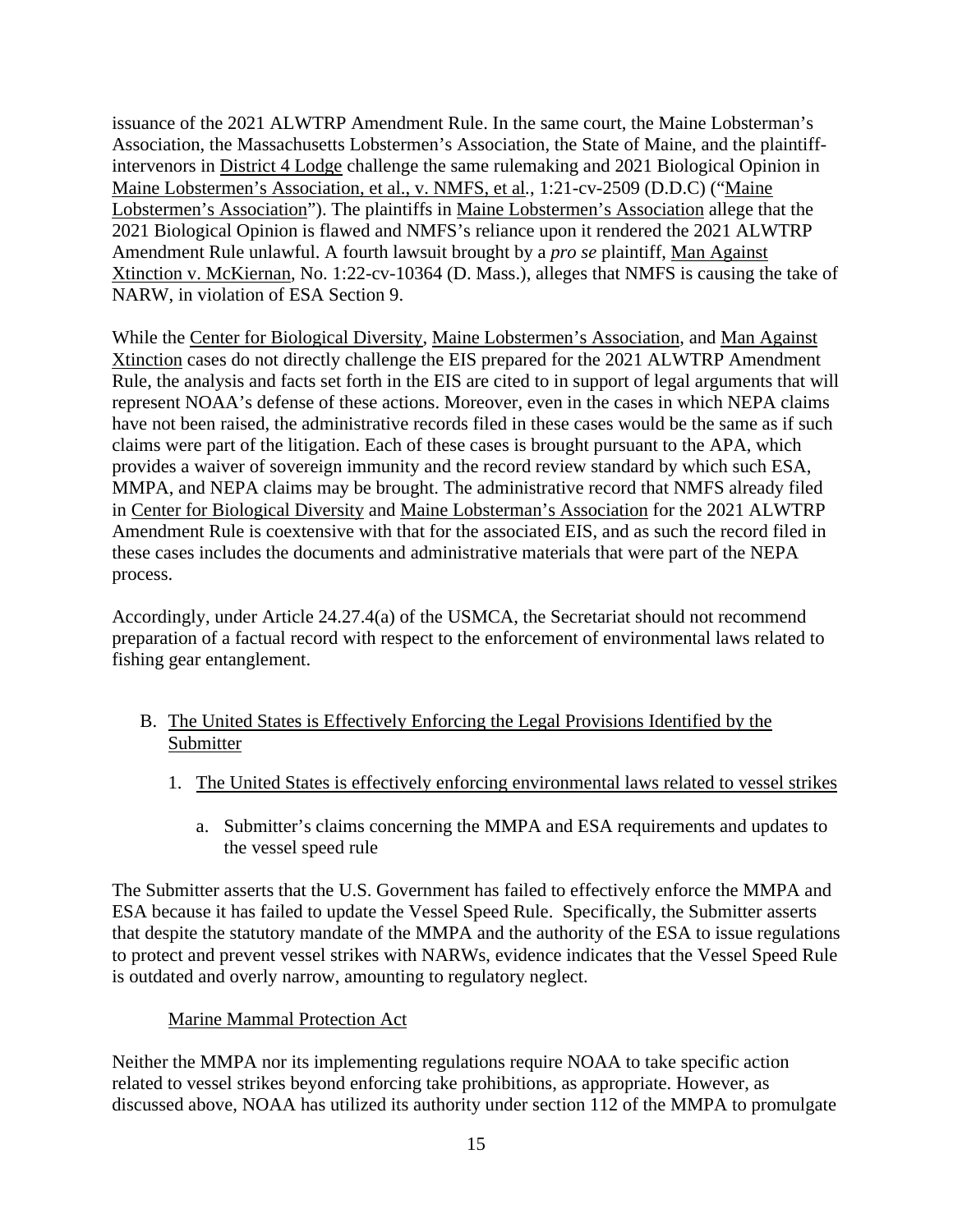regulations to reduce vessel strike risk to NARWs, and continues to work on "updating" these regulations. In 2008, NOAA implemented a five-year regulation pursuant to its authority under the MMPA (and ESA) requiring most vessels equal to or greater than 65 ft in length to transit at speeds of 10 knots or less in designated SMAs, to reduce the risk of vessel strikes of NARWs (73 FR 60,173, October 10, 2008). The 2008 speed rule was extended indefinitely through rulemaking in 2013 (78 Fed. Red. 73,726, December 9, 2013). Under the 2013 rule, NOAA also committed to publish and seek comment on a report evaluating the conservation value and economic and navigational safety impacts of the speed rule (50 C.F.R. § 224.105).

Following a recent evaluation of the effectiveness of these regulations (the report was finalized in June 2020), NOAA is in the process of revising its regulations to further reduce vessel strikes of NARWs. As of March 1, 2022, NMFS has provided the proposed rule to OIRA for regulatory review under Executive Order 12866.

#### Endangered Species Act

It is important to recognize that no federal agency, including NOAA, has the power to authorize vessel traffic. Rather, with regard to vessel strikes, NOAA has developed regulations designed to protect marine mammals, regulations that serve to restrict such operation for the benefit of marine mammals. NOAA also regularly consults with other federal agencies to ensure their actions do not jeopardize the continued existence of NARWs, including those activities that carry a risk of vessel strike.[16](#page-17-0)

Vessel speed-related measures are often adopted and implemented through the ESA consultation process to minimize the risk of vessel strikes. In addition, at the request of Federal agencies, NOAA evaluates impacts from vessels on marine mammals and, when the necessary findings can be made, authorizes such incidental take under the MMPA, including the incidental take of ESA-listed marine mammals when there is an accompanying authorization under Section 7 of the ESA. Regardless of whether take by vessel strike is authorized, however, incidental take authorizations under the MMPA include measures to minimize the likelihood of NARW strike, where appropriate (*e.g.*, for the Navy Atlantic Fleet Testing and Training Incidental Take Regulations).

Finally, NOAA's enforcement program for many years has, and presently continues to, enforce rules and regulation associated with vessel speed (and fishing gear) to protect NARWs. NOAA has used a variety of enforcement tools, including outreach, education, compliance assistance, written warnings, and monetary penalties for violations, to encourage compliance. Further details on those efforts are included below.

b. Submitter's claims concerning the ESA and NEPA and the U.S. Coast Guard's Port Access Route Studies

<span id="page-17-0"></span><sup>&</sup>lt;sup>16</sup> NOAA has also satisfied its consultation obligations under section 7 of the ESA as it relates to its vessel speed rule through an intra-agency consultation with both the original 2008 vessel speed rule as well as the 2013 rule removing the "sunset clause," in both instances concluding that the regulatory changes were wholly beneficial to ESA listed marine mammals.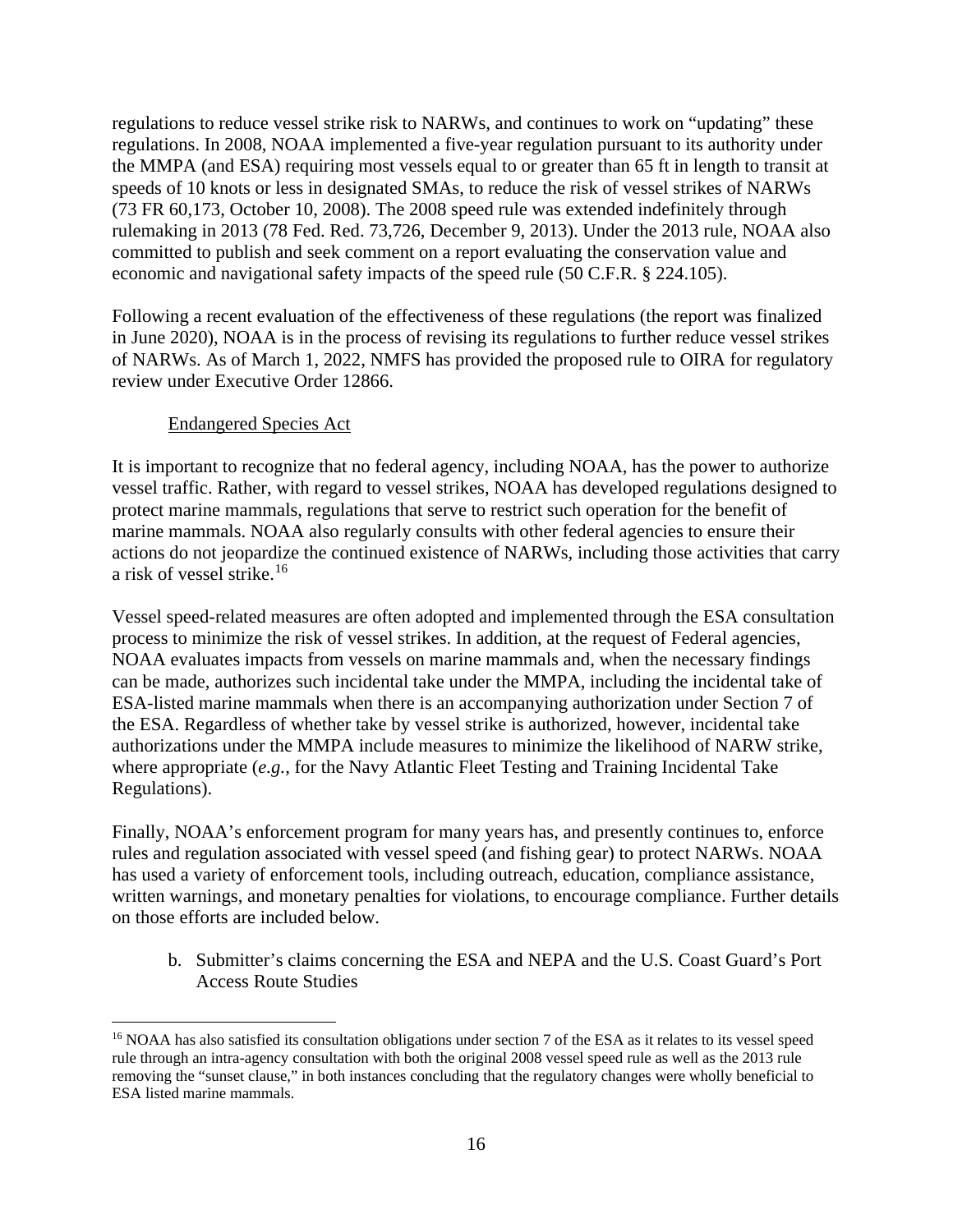The Submitter asserts that the U.S. Government has failed to effectively enforce the ESA and NEPA by failing to adequately consider consequences for NARWs in USGC's Port Access Route Study. Specifically, the Submitter asserts that the U.S. Coast Guard has violated both the ESA's consultation requirement and NEPA's primary operational provision, as well as related regulatory requirements.

By statute, the PAR Study is the formal process by which the U.S. Coast Guard determines whether it should commence a federal rulemaking process to establish or modify a vessel traffic routing measure. The Study, alone, involves the collection and analysis of information and thus is not a significant federal action for the purposes of NEPA, as it only produces recommendations for potential regulatory actions by the Coast Guard. Under the PWSA, the Coast Guard is required to issue a Federal Register notice informing the public about the outcomes of the Study and whether or not new regulatory actions are recommended. For example, the Coast Guard's Federal Register notice announcing the final report of the Atlantic Coast PARS (ACPARS) clearly made this point regarding new fairways recommended by the Study. "The Coast Guard is considering these recommendations, but has not yet determined if or how it may move forward on such routing measures. In the event the Coast Guard determines that shipping safety fairways or other routing measures must be further explored, it will engage all relevant Port Access stakeholders and ultimately commence a formal rulemaking process that will provide ample notice and opportunity for public and other stakeholder comment, and a thorough environmental review." 82 Fed. Reg. 16,512, April 5, 2017.

Because a Route Study is not a federal action, the U.S. Coast Guard does not engage in endangered species or marine mammal consultations as a part of the Study process.<sup>[17](#page-18-0)</sup> In response to ACPARS public comments regarding potential effects upon NARWs, the Coast Guard made clear that statutory consultations would be conducted as part of any resulting regulatory action to carry out the Study recommendations. Under the heading of *Protection of Right Whales* in the ACPARS Federal Register notice, the Coast Guard stated as follows:

The Coast Guard received comments suggesting that offshore navigation corridors for deep draft traffic could endanger North Atlantic right whales if the corridors divert vessel traffic around wind farms into areas where these endangered whales tend to migrate. Although the offshore navigation corridors identified simply reflect existing vessel traffic patterns already in use, the Coast Guard would consult with National Oceanic and Atmospheric Administration, interagency partners and other stakeholders through the NEPA and marine planning processes as a necessary part of any action to formally establish routing measures associated with the ACPARS or particular wind farm proposals.

<span id="page-18-0"></span><sup>&</sup>lt;sup>17</sup> In <u>Defenders of Wildlife, et al., v. Carlos Gutierrez</u>, 532 F.3d 913 (D.C. Cir. 2008), the D.C. Circuit ruled that the Coast Guard's actions to establish or amend traffic separations schemes, including the IMO adoption process, are not merely ministerial but rather discretionary. To settle the litigation, the Coast Guard agreed to conduct rulemaking processes with ESA and MMPA consultations for all Traffic Separation Schemes in waters used by NARWs.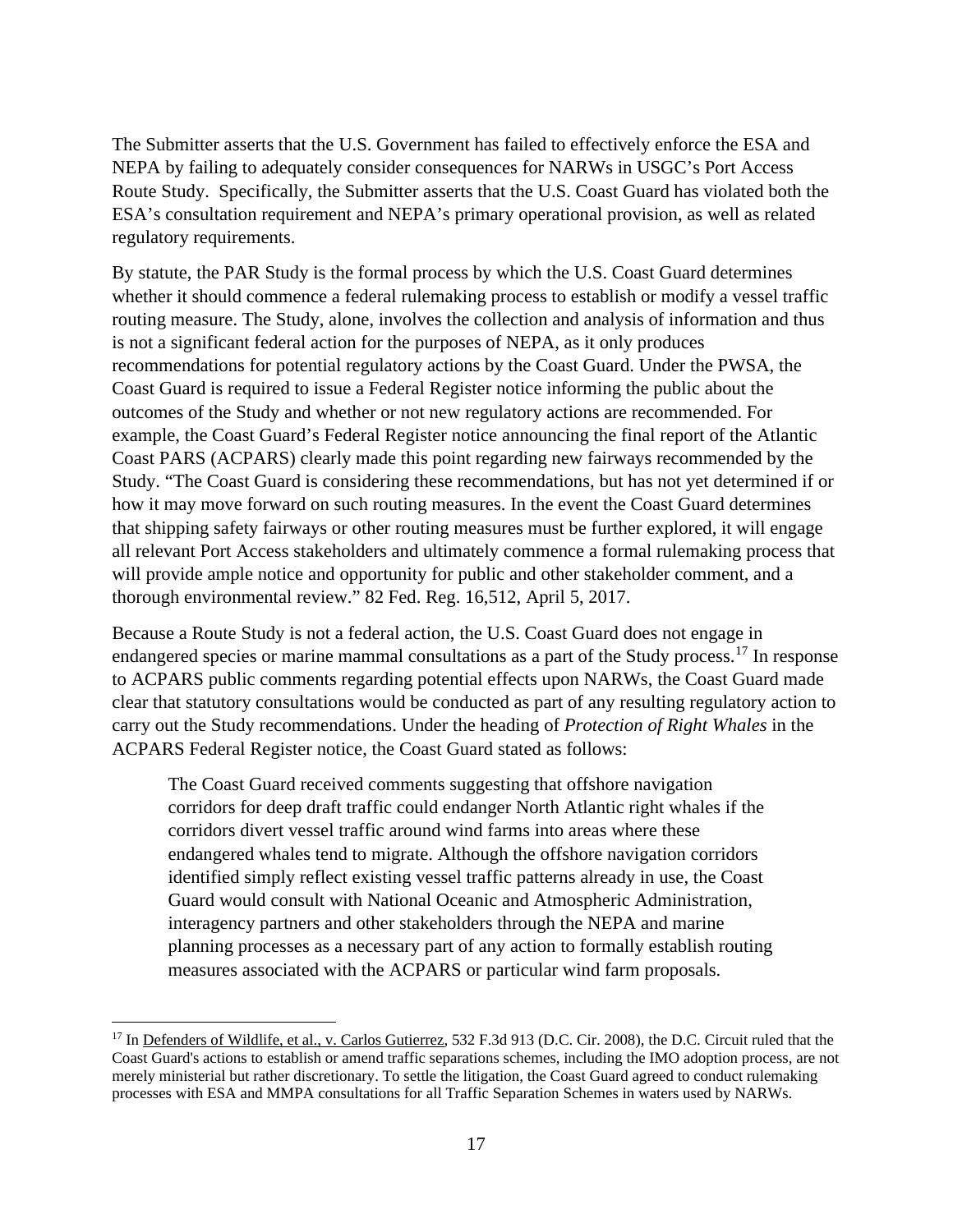82 Fed. Reg. 16,512, April 5, 2017.

In summary, the U.S. Coast Guard will carry out all NEPA and resource consultation obligations as part of any rulemaking resulting from a Port Access Route Study, but not as part of the preliminary Study process.

c. Submitter's claims concerning enforcement of the vessel speed rule

The Submitter asserts that the U.S. Government is failing to effectively enforce the Vessel Speed Rule because NOAA and the USGC have not sufficiently prosecuted violations of the Vessel Speed Rule, despite purportedly "rampant" violations. Specifically, the Submitter asserts that the Vessel Speed Rule is barely enforced, as indicated by an analysis it undertook of Automatic Identification System  $(AIS)^{18}$  $(AIS)^{18}$  $(AIS)^{18}$  data, and the fact that vessel strikes remain the leading cause of NARW deaths.

Enforcement of the vessel speed rule is conducted by NOAA with assistance from our federal partners, including the U.S. Coast Guard. The primary goal of NOAA's enforcement program is compliance. Fines and penalties are one tool, but they are generally a tool of last resort. In the case of the vessel speed rule, NOAA provides compliance assistance, outreach, training, and education to the regulated community to promote their compliance with the speed restrictions. For example, since November 2021, NOAA has mailed over 250 letters to potential violators of the vessel speed rule to encourage voluntary compliance. The U.S. Coast Guard also monitors vessel speeds, and when a potential violation is detected, they can attempt to contact the vessel to request the vessel slow down. Since 2014, the U.S. Coast Guard has made over 200 such attempted contacts to vessels to encourage compliance with the vessel speed rule. When all of these efforts fail, NOAA enforces the vessel speed rule on behalf of the United States through civil administrative enforcement cases. However, it is critically important to understand that focusing only on assessed penalties misses a lot of the effort NOAA exerts to enforce the rule.

NOAA assesses penalties for violations of the speed rule in accordance with its Penalty Policy, which is publicly available on NOAA's website.<sup>[19](#page-19-1)</sup> The Penalty Policy explains how NOAA exercises its discretion to assess penalties under the laws it administers. NOAA also publishes the civil administrative cases it prosecutes, including violations of the vessel speed rule, on its website.<sup>[20](#page-19-2)</sup> Since 2010, NOAA has prosecuted over 70 civil administrative enforcement cases involving violations of the vessel speed rule, including one case that recently settled for \$288,000, and NOAA has collected over \$2 million in penalties for violations of the vessel speed rules. Compiling a factual record related to NOAA's enforcement of the vessel speed rule is therefore unnecessary; NOAA already publicizes the cases it prosecutes and explains how it assesses penalties for violations.

The Submitter points to an analysis it conducted of AIS data as evidence of purportedly "rampant" noncompliance with the vessel speed rule. However, there is a safety exception to the rule, which allows vessels to exceed 10 knots when oceanographic, hydrographic, and

<span id="page-19-0"></span><sup>&</sup>lt;sup>18</sup> AIS is an automated tracking system on ships, which includes the vessel's speed, location, length, and timestamp, among others.

<span id="page-19-1"></span><sup>&</sup>lt;sup>19</sup> [NOAA Office of the General Counsel -](https://www.gc.noaa.gov/enforce-office3.html) Enforcement - Penalty Policy and Schedules.

<span id="page-19-2"></span><sup>20</sup> [NOAA Office of the General Counsel -](https://www.gc.noaa.gov/enforce-office7.html) Enforcement Charging Information.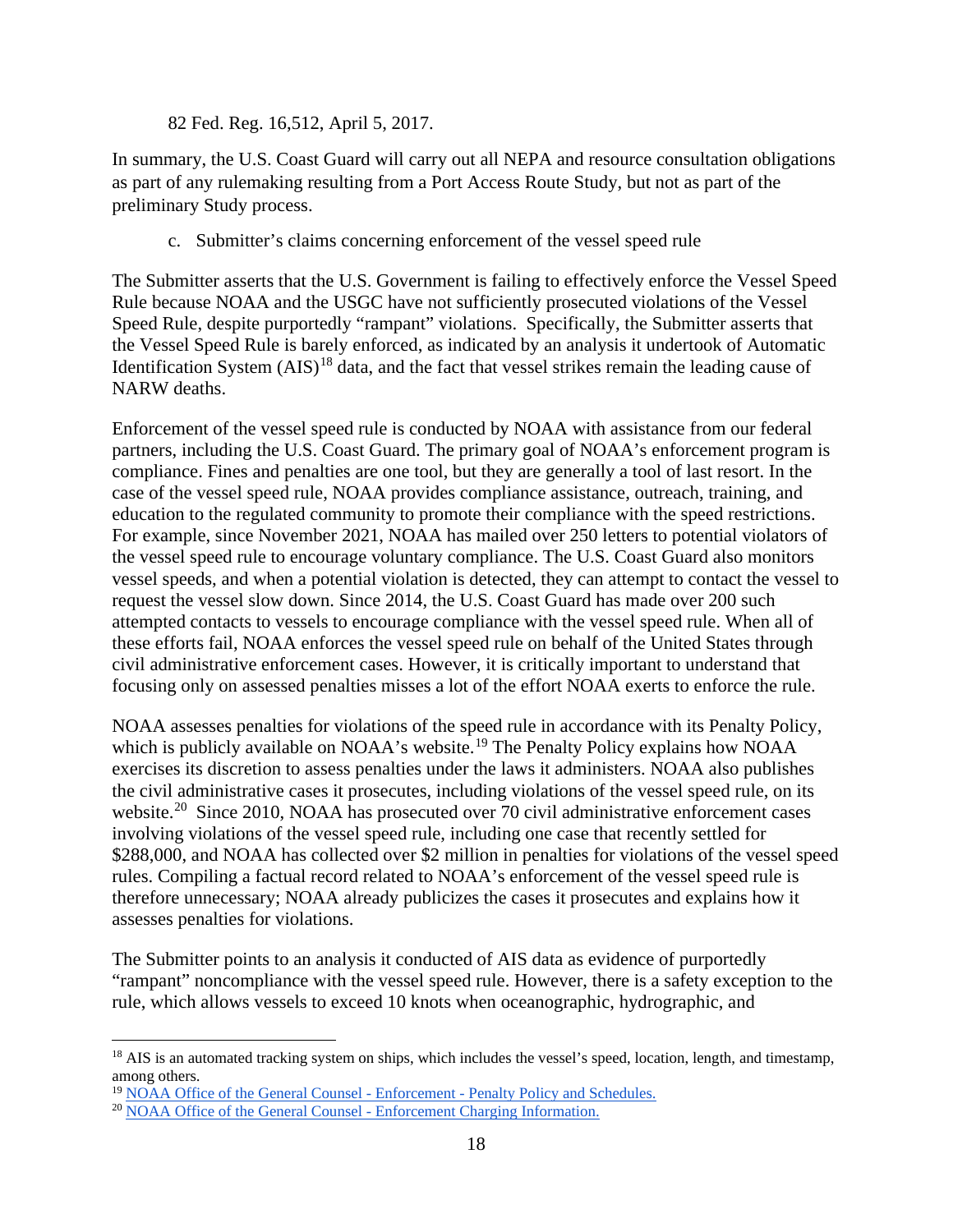meteorological conditions severely restrict a vessel's maneuverability (50 C.F.R. § 224.105(c)). The Submitter's report did not examine any evidence related to the safety exception and acknowledges that some unspecified number of speeding vessels "counted in this analysis may have legal exemptions." The Submitter failed to highlight this important caveat for the Secretariat, which calls into question their allegations of purportedly "rampant" noncompliance.

NOAA acknowledges that there are issues under the vessel speed rule that warrant attention, as described in its 2021 report. NOAA's enforcement program continues to actively monitor these areas and NOAA will continue to take enforcement action as appropriate. However, overall vessel speeds in SMAs have decreased substantially since NOAA adopted the vessel speed rule.<sup>[21](#page-20-0)</sup> This achievement is due in part to NOAA's transparent and appropriate deployment of its investigative and prosecutorial resources. The public record is clear—NOAA is enforcing the vessel speed rule. Thus, compiling a factual record would serve no purpose.

- 2. The United States is effectively enforcing environmental laws related to fishing gear entanglement.
	- a. Submitter's claims concerning the NEPA EIS for the Proposed Risk Reduction Rule to amend the ALWTRP

The Submitter asserts that the Fisheries Service failed to effectively enforce NEPA's EIS requirements for the EIS for the Proposed Risk Reduction Rule to amend the Take Reduction Plan for NARWs.

NEPA establishes a procedural framework by which the environmental impacts of an agency's proposed action are considered in a public process. Since its adoption in 1997, whenever NOAA has engaged in amending the ALWTRP, it has conducted a NEPA analysis to consider the environmental impacts of the proposed action. As relevant here, NOAA previously engaged in a NEPA analysis for the vessel speed rule promulgated under the MMPA and ESA, and most recently engaged in a NEPA analysis of the proposed regulations developed pursuant to the MMPA to implement the 2021 ALWTRP Amendment Rules.

In accordance with applicable NEPA regulations, NOAA conducted public scoping in the summer of 2019 on the proposed amendments to the ALWTRP, during which NOAA sought the views of the public as to the scope of analysis to be conducted in the EIS, as well as additional information on the elements of the ALWTRT recommendations. This scoping process consisted of eight public meetings at locations across coastal New England, which were attended by over 800 stakeholders. The scoping process provided NOAA with useful information from unique written comments submitted by over 130 commenters, along with numerous oral comments at the scoping meetings, and over 89,000 form comments. The recommendations of the ALWTRT did not include specific proposed measures, but instead were a framework for risk reduction, and in acknowledgement of the regional diversity of the fisheries, New England states sought and were given the lead in developing measures and implementation details related to the ALWTRT's near-consensus recommendation. Maine, New Hampshire, Massachusetts, and

<span id="page-20-0"></span><sup>21</sup> [North Atlantic Right Whale \(Eubalaena glacialis\) Vessel Speed Rule Assessment.](https://media.fisheries.noaa.gov/2021-01/FINAL_NARW_Vessel_Speed_Rule_Report_Jun_2020.pdf?null)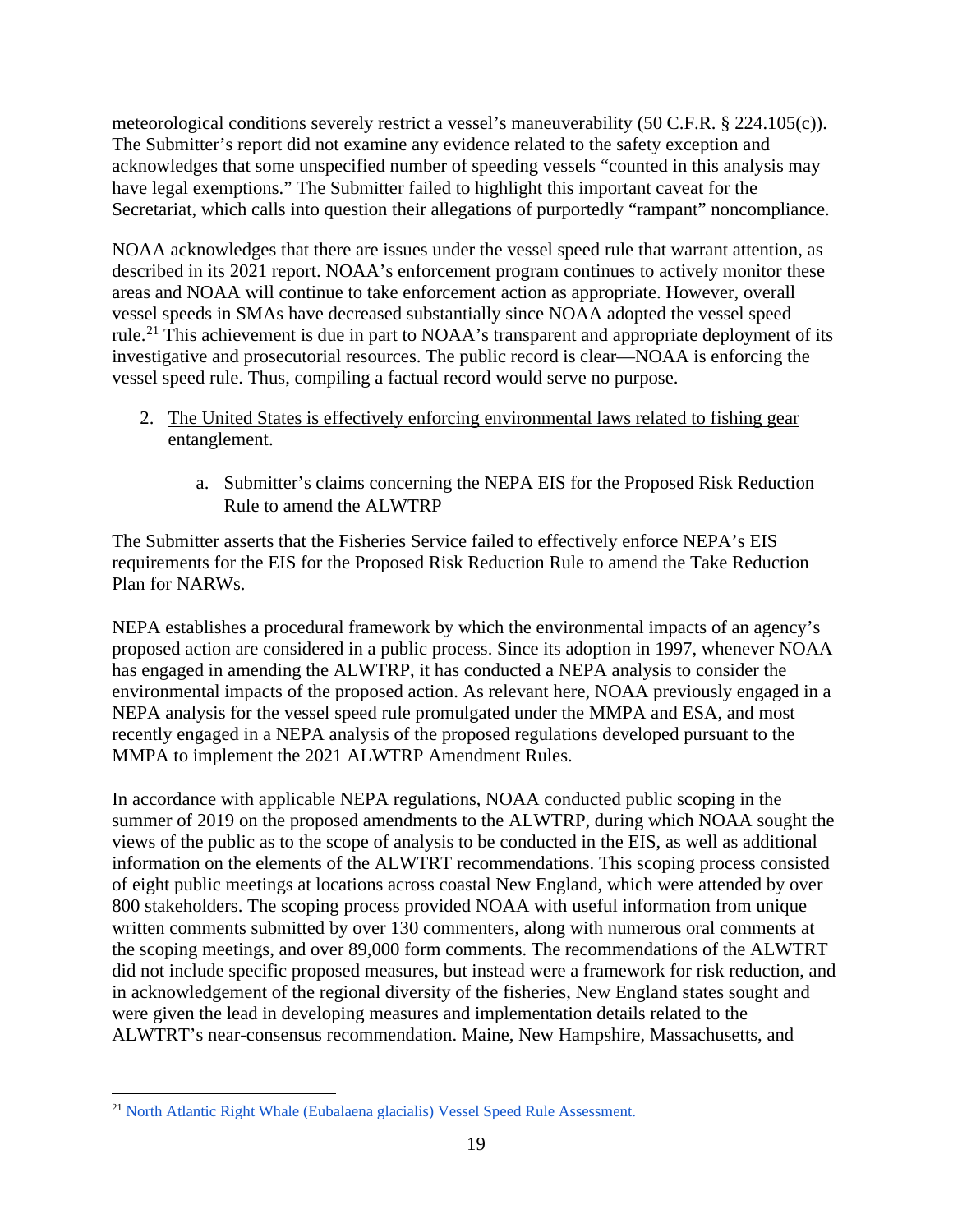Rhode Island conducted public meetings before and after drafting measures concerning state waters  $(0-3)$  nm).

The information gathered from the public and provided by the states during scoping was used by NOAA in its preparation of the proposed ALWTRP Amendment Rule and draft EIS, which was released to the public on December 31, 2020, with a comment period on the draft EIS and proposed rule that ran to March 1, 2021. During this comment period, NOAA held four virtual public information meetings in January 2021 to inform the public on the contents of the proposed rule and draft EIS, as well as four virtual public hearings in February 2021, at which members of the public were invited to provide comments. The public provided NOAA with over 53,000 written comments on the draft EIS and proposed rule, of which over 1,000 were unique comments (*i.e.*, not form letters). In addition, a total of 122 speakers provided comments at the public hearings.

The final EIS, published on July 2, 2021, analyzed the environmental impacts of the proposed ALWTRP Amendment Rule, along with an alternative that approached risk reduction in a manner that relied more on closure areas and buoy line allocations than the proposed rule, and a "no action" alternative by which the status quo of an unchanged ALWTRP was analyzed. The "no action" alternative considered the lobster and Jonah crab fisheries as they were prosecuted with the numerous whale protective measures in existence under the ALWTRP as of 2017 to represent the baseline against which the alternatives would be considered. That year was chosen as the baseline because that was the year in which NOAA determined that the NARW population was in decline, the year when an MMPA-designated Unusual Mortality Event began for NARW, and the year that provided the most recent complete dataset at the time the ALWTRT began consideration of amending the ALWTRP. The final EIS considered the direct effects of these alternatives, along with indirect and cumulative effects, in accordance with NEPA regulations, and addressed the numerous comments submitted on the draft EIS, in a comprehensive three volume document.

On August 30, 2021, NOAA issued a Record of Decision, in accordance with NEPA regulations, followed by a final rule published in the U.S. Federal Register on September 17, 2021. Scoping on the further modifications to the ALWTRP was held from August 10, 2021, through October 21, 2021, to gather input on reducing the risk of the gillnet, Atlantic mixed species trap/pot, and Mid-Atlantic lobster and Jonah crab trap/pot fisheries not included in the 2021 ALWTRP Amendment Rule published on September 17, 2021 (86 Fed. Reg. 51,970).

> b. Submitter's claims concerning the MMPA and ESA rules to reduce incidental takings

The Submitter asserts that the U.S. Government has failed to effectively enforce the MMPA and ESA rules to reduce incidental takings of NARWs.

In 2017, NOAA determined that, contrary to prior understanding, the NARW population had been in decline since 2010. Given the decline in the population and increased human-caused mortalities, in November 2017 NOAA tasked the ALWTRT with investigating feasible modifications to fishing practices. After extensive debate and negotiations in 2018 and early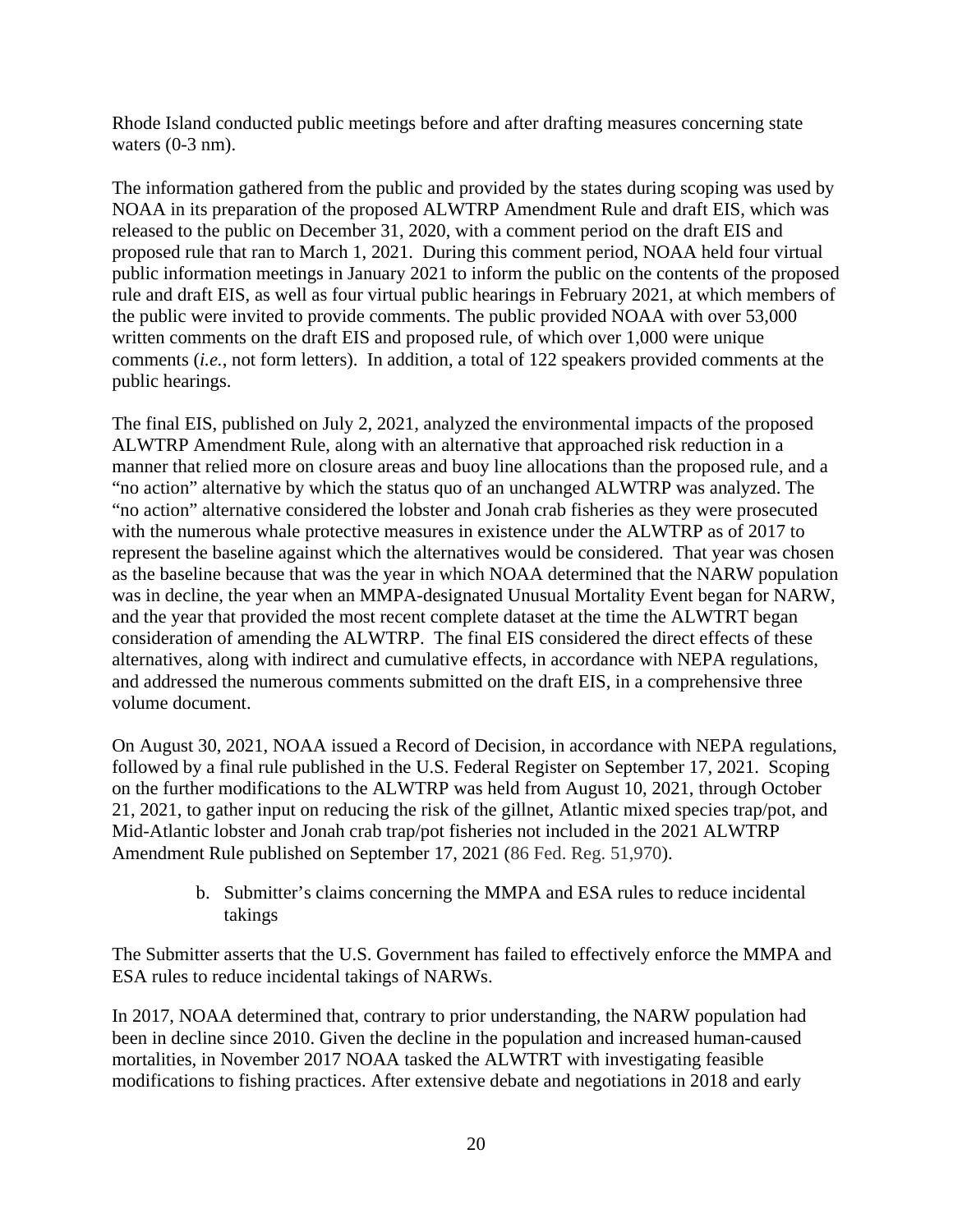2019, in April 2019, the ALWTRT reached near-consensus on a regional framework and target of risk reduction, based on the goals laid out in section 118 of the MMPA.

To reduce mortality and serious injury incidental to commercial fisheries to below the MMPAderived PBR standard as set forth in Section 118 of the MMPA, NOAA directed the ALWTRT to pursue reducing risk of entanglement-caused mortalities and serious injuries by 60-80 percent. Because the lobster and Jonah crab fisheries constitute 93 percent of vertical buoy lines in U.S. waters where right whales occur, these fisheries were the focus of the ALWTRT's deliberations. The ALWTRT aimed to achieve the lower end of the risk reduction range (60 percent), due to uncertainty in some assumptions supporting the higher percentage of risk reduction.

Ultimately, the ALWTRT developed a near-consensus recommendation that would reduce risk of mortality and serious injury from the federal and state lobster and Jonah crab fisheries by approximately 60 percent, with each participating state providing an equivalent level of risk reduction through reduction in vertical lines in the water and weakened ropes that would reduce the likelihood of mortality or serious injury. The ALWTRT recommendation provided a risk reduction framework for each state, and the state fishery agencies were tasked with seeking input from their constituents regarding the specific measures that would implement this framework and would then be part of the proposed rule. As set forth in the discussion of the NEPA process above, the states ultimately provided state-specific proposals and measures to NOAA, which were then used in the development of the federal proposed ALWTRP Amendment Rule.

Discussion with the ALWTRT has continued along with the development of models related to effort and threat of these additional fisheries on right whales, anticipated to culminate in the development of recommendations from the Team during a meeting the week of May 9, 2022. As discussed above, there are currently four active lawsuits in federal district court challenging the 2021 ALWTRP Amendment Rule or the associated 2021 Biological Opinion, or alleging that NMFS is causing the take of NARW by authorizing the lobster fishery pursuant to the Atlantic Coastal Fisheries Cooperative Management Act.

NOAA has fully satisfied its obligations under Section 7 of the ESA to ensure that its actions would not jeopardize the continued existence of the ESA-listed species. By undertaking a rulemaking that would result in measures to reduce impacts on NARWs by the Northeast lobster and Jonah crab fisheries, and, as part of the action analyzed in the 2021 Biological Opinion on the authorization of fisheries managed by NOAA pursuant to 10 Fishery Management Plans in the Greater Atlantic Region and the New England Fishery Management Council's Omnibus Habitat Amendment 2, committing to a Conservation Framework<sup>[22](#page-22-0)</sup> that establishes a phased approach for future risk reduction, the impacts on the species by federal fisheries have been reduced and will be further reduced in the future. In compliance with the Section 7 consultation requirements, NOAA prepared the above-referenced 2021 Biological Opinion<sup>[23](#page-22-1)</sup> examining the impacts to listed species, including the NARW, from the operation of the federal lobster,

<span id="page-22-0"></span><sup>&</sup>lt;sup>22</sup> See NMFS's North Atlantic Right Whale Conservation Framework for Federal Fisheries in the Greater Atlantic Region for more information:

<span id="page-22-1"></span>https://www.greateratlantic.fisheries.noaa.gov/public/nema/PRD/Conservation%20Framework\_Final\_1.pdf. <sup>23</sup> While not required by the ESA, here NOAA invited feedback from the public on a draft of the 2021 Biological Opinion from January 15, 2021 to February 19, 2021.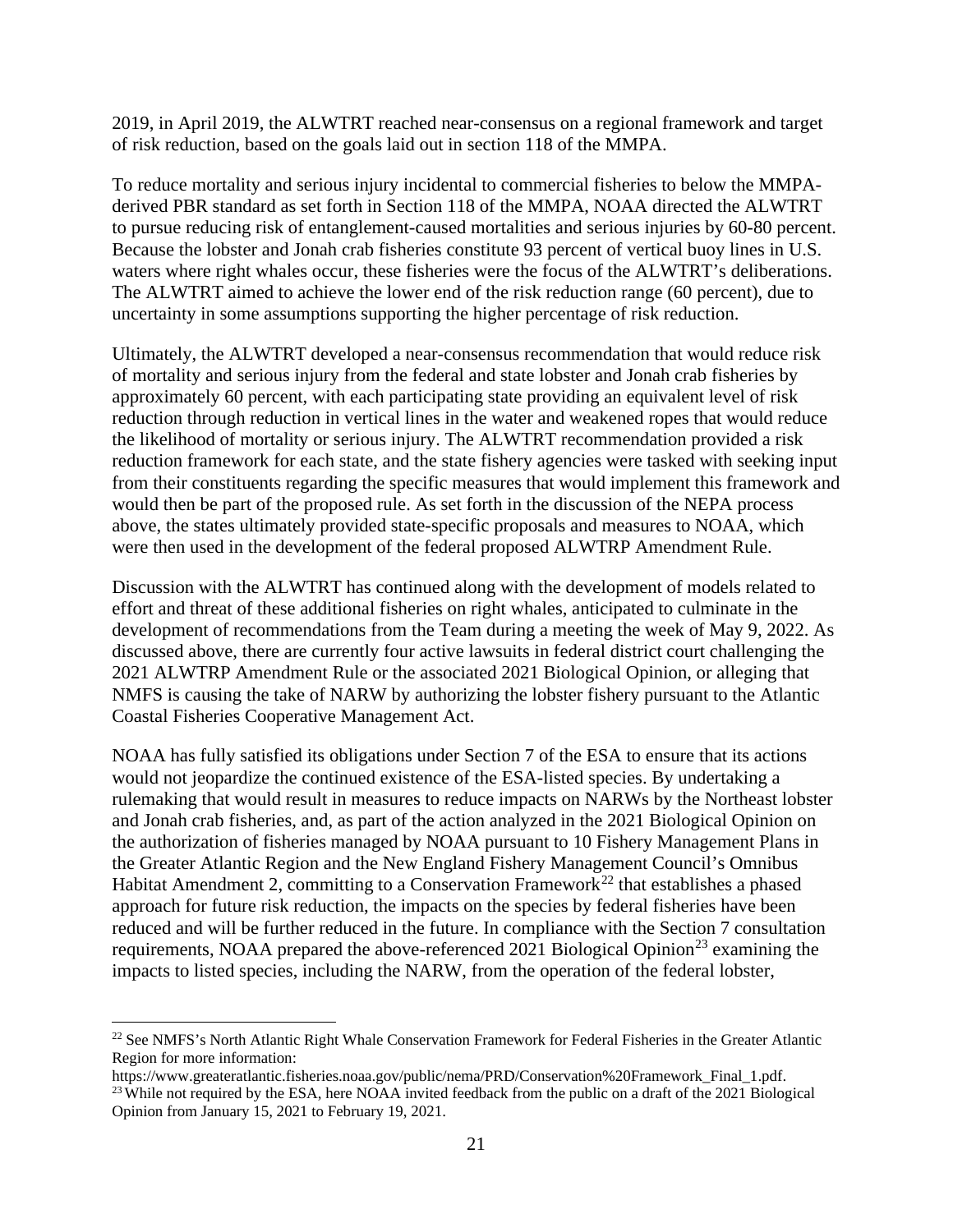bluefish, red crab, mackerel, squid, butterfish, monkfish, Northeast multispecies, Northeast skate complex, spiny dogfish, summer flounder, scup, black sea bass, and Jonah crab fisheries.

The agency's 2021 Biological Opinion, completed on May 27, 2021, concluded that the operation of these fisheries, as modified by the (then-proposed) regulations implementing the 2021 ALWTRP Amendment Rule, along with NOAA's commitment to future risk reduction actions set forth in the Conservation Framework, would not jeopardize the continued existence of the NARW. In addition to the 2021 Biological Opinion considering the operation of the fisheries, NOAA also conducted Section 7 analysis of the 2021 ALWTRP Amendment Rule itself, concluding on May 25, 2021, that the measures were "wholly beneficial" to NARWs.

NOAA enforces regulations adopted under the ALWTRP. ALWTRP regulations are designed to protect NARWs by reducing the level of serious injury and mortality from incidental entanglement in certain fishing gear. As with the vessel speed rule, NOAA provides compliance assistance, outreach, training, and education to the regulated community to promote compliance. This includes extensive outreach to the regulated community in ports in the Northeast United States on new fishing gear requirements in the 2021 ALWTRP final rule. Although NOAA has brought civil administrative enforcement actions to enforce ALWTRP regulations, $^{24}$  $^{24}$  $^{24}$  it has the discretion to utilize other enforcement tools.

For example, NOAA issues "summary settlements" for ALWTRP violations. The summary settlement program allows NOAA to efficiently resolve certain violations before formally charging a case. NOAA has described the offenses that are available for summary settlement on its website.<sup>[25](#page-23-1)</sup> In appropriate circumstances, ALWTRP violations may be resolved by a violator with payment of a \$500 summary settlement. Since 2019, NOAA has issued summary settlements in sixteen cases involving violations of ALWTRP.

NOAA enforces ALWTRP regulations through its Cooperative Enforcement Program. NOAA partners with state and territorial marine and natural resource enforcement agencies to enhance our active presence, visibility, and interactions with the regulated industry. Partnerships with these enforcement agencies help promote compliance with federal laws and regulations under NOAA's purview.

NOAA law enforcement agents and officers leverage these partnerships to conduct joint operations with state officers in NARW habitat. These operations include inspecting deployed fishing traps and pots for compliance with regulations designed to protect NARWs. In 2020, NOAA's state enforcement partners spent over 1000 personnel hours focused on efforts to protect large whales in NARW habitat.

NOAA's Office of Law Enforcement is also deploying remotely operated vehicles (ROVs) to make gear inspections in the offshore lobster fishery more efficient. This fishery operates in NARW habitat with traps that are set out by fishermen in fixed locations. The lines connecting traps to each other (groundlines) or to the surface buoy (vertical lines) can entangle marine mammals and are therefore subject to restriction under ALWTRP.

<span id="page-23-0"></span><sup>&</sup>lt;sup>24</sup> NE1200939, F/V Sierra Spring[. https://www.gc.noaa.gov/documents/2014/enforce\\_Mar\\_03042015.pdf.](https://www.gc.noaa.gov/documents/2014/enforce_Mar_03042015.pdf)

<span id="page-23-1"></span><sup>25</sup> [https://www.gc.noaa.gov/documents/Penalty-Policy-CLEAN-June242019.pdf.](https://www.gc.noaa.gov/documents/Penalty-Policy-CLEAN-June242019.pdf)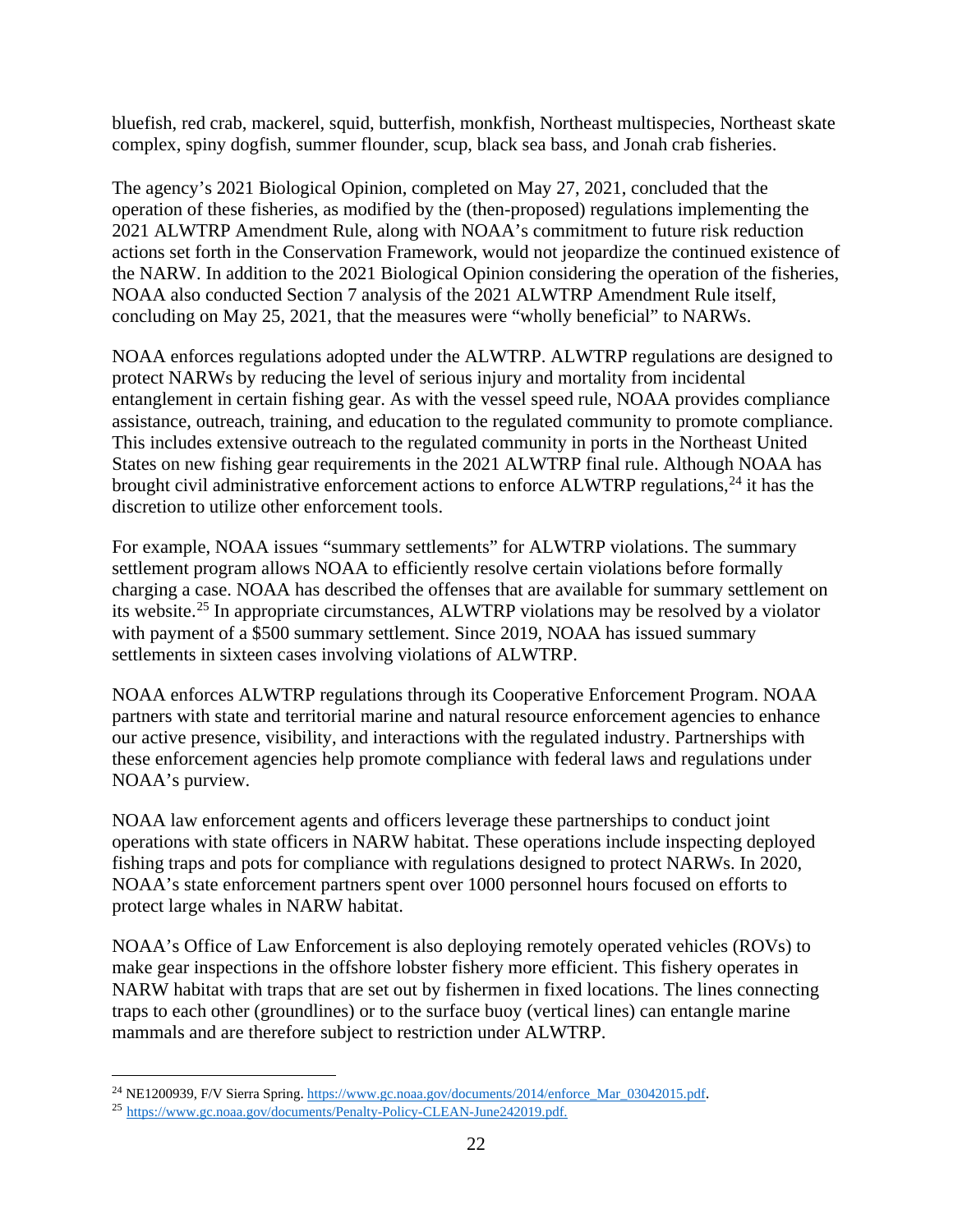The use of ROVs has made it possible for NOAA agents and officers to inspect gear without having to physically retrieve the gear. The ROVs are equipped with a video camera, lighting, sonar, and a manipulator arm. When deployed, the ROV can detect and record any gear or tag violation from the ocean surface down to the ocean floor. Since July 2021, NOAA has spent 110 hours conducting patrols with ROV in NARW habitat. In conjunction with these patrols, NOAA sent emails to over 1000 federal lobster permit holders reminding them to comply with gear requirements designed to protect NARWs.

NOAA is enforcing ALWTRP regulations designed to protect the NARW. NOAA, along with our state and federal partners, including all Atlantic states except North Carolina, provides compliance assistance, patrols NARW habitat, inspects fishing gear, and seeks monetary penalties for violations of the ALWTRP.

## <span id="page-24-0"></span>C. There are Private Remedies Available that the Submitter has not Pursued

Article 24.27.4(b)(iii) of the USMCA also provides that other information the Party may wish to provide to the Secretariat could include "whether private remedies in connection with the matter are available to the person or organization making the submission and whether they have been pursued."

The ESA has a citizen suit provision (16 U.S.C.  $\S$  1540(g)), which enables anyone to initiate a civil suit and seek appropriate remedies with respect to certain actions. This includes the ability to enjoin the actions of federal agencies (except NMFS and the FWS) and private individuals, such as fishermen or operators of speeding vessels, if an action is alleged to be in violation of any provision of the ESA or implementing regulations. For example, the vessel speed rule is a regulation adopted under the ESA (as well as the MMPA), but we are unaware of any ESA citizen suits that have been brought to challenge violations of this rule.

The APA also allows for citizen suits, which enables those adversely affected by a federal agency action to seek judicial review of that action or compel agency action unlawfully withheld or unreasonably delayed (5 U.S.C. § 702). The Submitter could thus have filed a citizen suit for every issue it raises in its submission, and sought a remedy through the appropriate judicial channel in the United States. The Submitter is likely familiar with such citizen suits, given the number of lawsuits it has initiated, or is party to, concerning other NOAA actions. However, the Submitter has not initiated any such civil suit to seek remedies in relation to NARWs under either the ESA's or the APA's citizen suit provisions. Similarly, there is no evidence that the Submitter has sought to enjoin the underlying private activity directly through a Section 9 citizen suit against the fishing or shipping industries or individual vessel operators, vessel owners, or fishers.

Finally, regarding the Submission's discussion of vessel strikes – with the pending proposed vessel speed rule having been submitted to OIRA for review per Executive Order 12,866, the Submitter has the ability to meet with OIRA as an interested party to discuss issues relating to the rule.<sup>[26](#page-24-1)</sup> The Submitter has yet to do so. Note that once the proposed rule is published later this

<span id="page-24-1"></span><sup>26</sup> See reginfo.gov/public/do/eo/neweomeeting.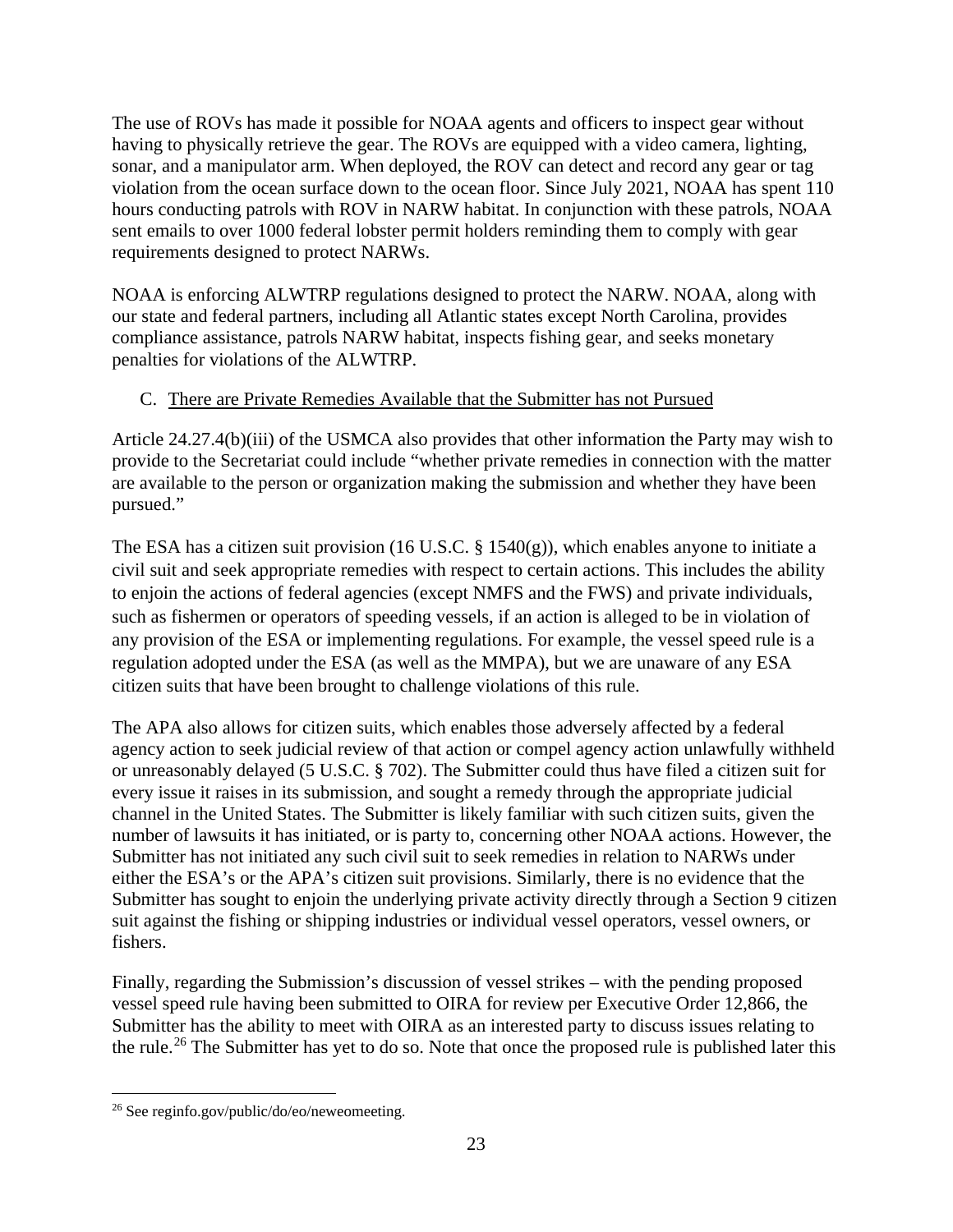spring, the Submitter will also be able to avail itself of the public comment period to relay its concerns and requests directly to NOAA as part of the APA rulemaking process.

#### <span id="page-25-0"></span>D. U.S. Measures to Protect the North Atlantic Right Whale Were Designed with Extensive Public Participation and Have Been Briefed in U.S. Courts.

Given the extensive litigation on these matters in U.S. courts, there is no need for the Secretariat to prepare a factual record to provide an additional presentation of the facts underpinning how U.S. agencies have enforced the relevant provisions of the ESA, MMPA, NEPA, the Ports and Waterways Safety Act, and associated regulations to protect the NARW. While domestic litigation related to NARW protection continues in U.S. courts, this issue has been fully reviewed and detailed over a period of years; first through the compilation of NOAA's Administrative Record<sup>[27](#page-25-2)</sup> in multiple district court cases (which have been produced for litigants), and subsequently through litigation at various levels of the federal judicial system. As such, there do not remain any central questions of fact related to the core assertions in the submission. The U.S. government has responded to the Submitter's assertions in various fora on multiple occasions, and the facts are under examination by the U.S. courts.

The steps NOAA took to comply with NEPA in the 2021 ALWTRP Amendment Rule decisionmaking process, explained above, further illustrate the degree to which the public, including the Submitter, has had an opportunity to participate in this matter. In light of the extensive public participation and information-sharing opportunities provided to the public under NEPA, a factual record would not shed any additional light on this issue.

## <span id="page-25-1"></span>**IV. Conclusion**

As explained above, matters raised by the Submitter are the subject of multiple pending judicial and administrative proceedings. Additionally, the information that would comprise a factual record is fully and publicly available through a variety of sources, including rulemaking documents and the compilation of NOAA's Administrative Record in multiple district court cases and through litigation at various levels of the U.S. federal judicial system. Even though a PAR Study is not a significant Federal action, the Coast Guard publishes all relevant PARS materials, including the announcement of the Study and public comments, on the Federal rulemaking website. All final PARS reports are also publicly available on the Coast Guard's Navigation Center's website.<sup>[28](#page-25-3)</sup> Finally, the United States is effectively enforcing the relevant portions of the ESA, MMPA, NEPA, Ports and Waterways Safety Act, and associated regulations to protect the NARW, as this response has demonstrated.

<span id="page-25-2"></span> $27$  An administrative record is a set of non-deliberative documents that an agency decision-maker considered in making its final decision. The record, which is filed with the court, includes all factual, technical, and scientific material data considered in making the decision. If the decision-making process included one or more comment periods, the record will include all public comments submitted.

<span id="page-25-3"></span><sup>&</sup>lt;sup>28</sup> [https://www.navcen.uscg.gov/?pageName=PARSProcess.](https://www.navcen.uscg.gov/?pageName=PARSProcess)